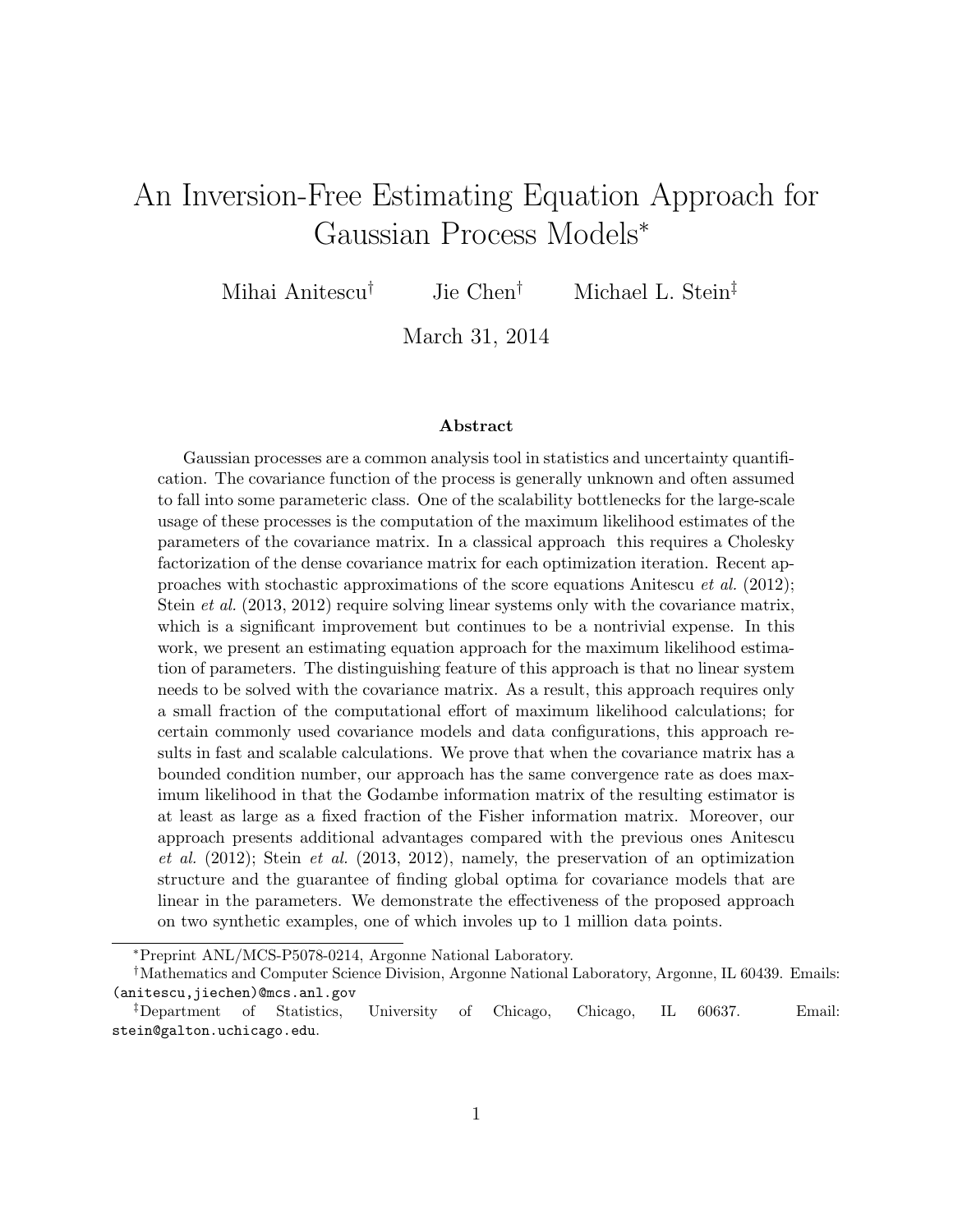### 1 Introduction

Gaussian processes have been widely used throughout the statistical and machine learning communities for modeling of natural processes, for regression and classification problems, for uncertainty quantification, and for interpolation in parameter space for computer model output. Their widespread use is in part because they provide conceptual and computational advantages for processes that are a function of a continuous index, and in part because they can be used as a building block for modeling non-Gaussian processes Diggle et al. (1998); Rasmussen and Williams (2006).

#### 1.1 Likelihood Function and Its Computational Challenges

In most applications, the covariance structure of such a Gaussian process is at least partially unknown and must be estimated from the available data. Assuming we are willing to specify the covariance structure up to some parameter  $\theta \in \Theta \subset \mathbb{R}^p$ , the generic problem we are faced with is computing the loglikelihood for  $y \sim N(0, K(\theta))$  for some random vector  $y \in \mathbb{R}^n$  and K an  $n \times n$  positive definite matrix parameterized by the unknown  $\theta$ . Since unknown mean parameters generally pose far fewer difficulties than do covariance parameters, we will assume that the mean is known to be 0 throughout this work.

The loglikelihood is then, up to an additive constant, given by

$$
\mathcal{L}(\boldsymbol{\theta}) = -\frac{1}{2}\boldsymbol{y}^T K(\boldsymbol{\theta})^{-1}\boldsymbol{y} - \frac{1}{2}\log\det\{K(\boldsymbol{\theta})\}.
$$
 (1)

If K has no exploitable structure, the standard direct way of calculating  $\mathcal{L}(\theta)$  is to compute the Cholesky decomposition of  $K(\theta)$ , which then allows  $y^T K(\theta)^{-1} y$  and  $\log \det\{K(\theta)\}\)$  to be computed quickly. However, the Cholesky decomposition generally requires  $O(n^2)$  storage and  $O(n^3)$  operations, both of which can be prohibitive for sufficiently large n.

If our goal is just to find the maximum likelihood estimate (MLE), we can avoid computing the log determinant by considering the score equations, which are obtained by setting the gradient of the loglikelihood equal to zero. Specifically, defining  $K_i(\theta) = \frac{\partial}{\partial \theta_i} K(\theta)$ , we can express the score equations for  $\theta$  by (suppressing the dependence of K on  $\theta$ )

$$
\frac{1}{2}\mathbf{y}^T K^{-1} K_i K^{-1} \mathbf{y} - \frac{1}{2} \text{tr}(K^{-1} K_i) = 0
$$
\n(2)

for  $i=1,\ldots,p$ .

The left-hand side of  $(2)$  requires linear solves with K (arising from expressions of the form  $K^{-1}x$  for a vector x). For large-scale problems, these can be done by using iterative methods; in turn, efficiency considerations require multiplying arbitrary vectors by  $K$ rapidly. Exact matrix-vector multiplication generally requires  $O(n^2)$  operations, but if the process is stationary and the data form a regular grid (or a subset of the grid), then it can be done in  $O(n \log n)$  operations by using circulant embedding followed by fast Fourier transform Chen and Li (2013); for observations on an irregular grid, fast multipole approx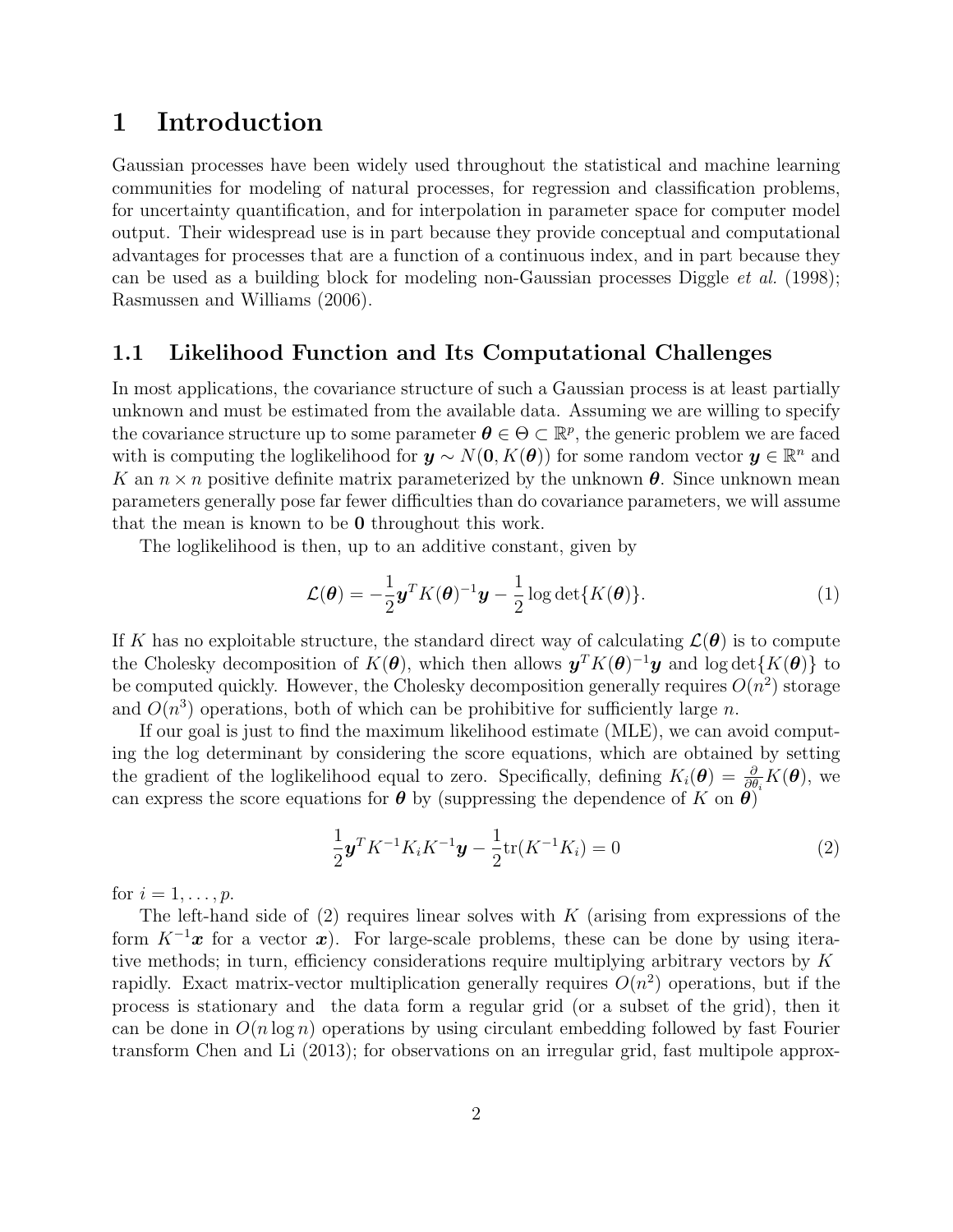imations can be used Anitescu *et al.* (2012); Chen *et al.* (2014). If an iterative method is used for linear solves, the number of iterations required is related to the condition number of K (the ratio of the largest to smallest singular value), thus making preconditioning Chen (2005) essential; see Stein et al. (2012) for some circumstances under which one can prove that preconditioning works well. Computing the first term in (2) requires only one solve in K; however, the trace term requires n solves (one for each column of  $K_i$ ) for each i, a prohibitive requirement when  $n$  is large.

Recently, in Anitescu *et al.* (2012), we analyzed and demonstrated a stochastic approximation of the trace term based on the Hutchinson trace estimator Hutchinson (1990). To define it, let  $u_1, \ldots, u_N$  be iid random vectors in  $\mathbb{R}^n$  with iid symmetric Bernoulli components, that is, taking values 1 and −1 with equal probability. Define a set of estimating equations for  $\theta$  by

$$
g_i(\boldsymbol{\theta}, N) = \frac{1}{2} \boldsymbol{y}^T K^{-1} K_i K^{-1} \boldsymbol{y} - \frac{1}{2N} \sum_{j=1}^N \boldsymbol{u}_j^T K^{-1} K_i \boldsymbol{u}_j = 0
$$
 (3)

for  $i = 1, \ldots, p$ . In Stein *et al.* (2013), we showed that if  $K(\theta)$  is well-conditioned, then one can estimate  $\theta$  with nearly the same statistical efficiency as the exact maximum likelihood estimates with fairly small values of  $N(N \approx 50)$  often appears to be adequate). In Stein et al. (2012) we showed that optimal preconditioning is achievable for certain classes of Matérn kernels, in the sense that the preconditioned matrix has a bounded condition number independent of the number of observations. Subsequently, we extended this approach to observations on an irregular grid Chen (2013).

The approach (3) ensures that the number of vectors  $\boldsymbol{x}$  for which one needs to compute  $K^{-1}x$  is small and that the number of matrix-vector multiplications needed to solve these linear equations with an iterative method is also small. Nevertheless, if  $K$  is dense, then each matrix-vector multiplication is generally an  $O(n^2)$  operation. We have demonstrated faster calculations,  $O(n \log n)$ , for the cases of regular grid and irregular grid in Chen and Li (2013); Chen et al. (2013a) and Chen et al. (2014, 2013b), respectively, by using the aforementioned fast Fourier transforms and fast multipole approximations. The demonstrated calculations scale to matrices of size up to  $n = 10^9$  on  $O(10^3)$  CPU cores with good parallel efficiency.

The combination of these results Anitescu *et al.*  $(2012)$ ; Stein *et al.*  $(2013, 2012)$ ; Chen and Li (2013); Chen et al. (2013a, 2014, 2013b) has allowed us to scalably perform the overall Gaussian process analysis for up to  $O(10^9)$  data points. We have developed a software package ScalaGAUSS (available at http://press3.mcs.anl.gov/scala-gauss/) that implements this development in two versions, one written in Matlab and one in C++.

#### 1.2 Comparison with Other Approaches

Several other approaches have been developed to accommodate the computational bottlenecks of carrying out the maximum likelihood calculations for the loglikelihood function (1).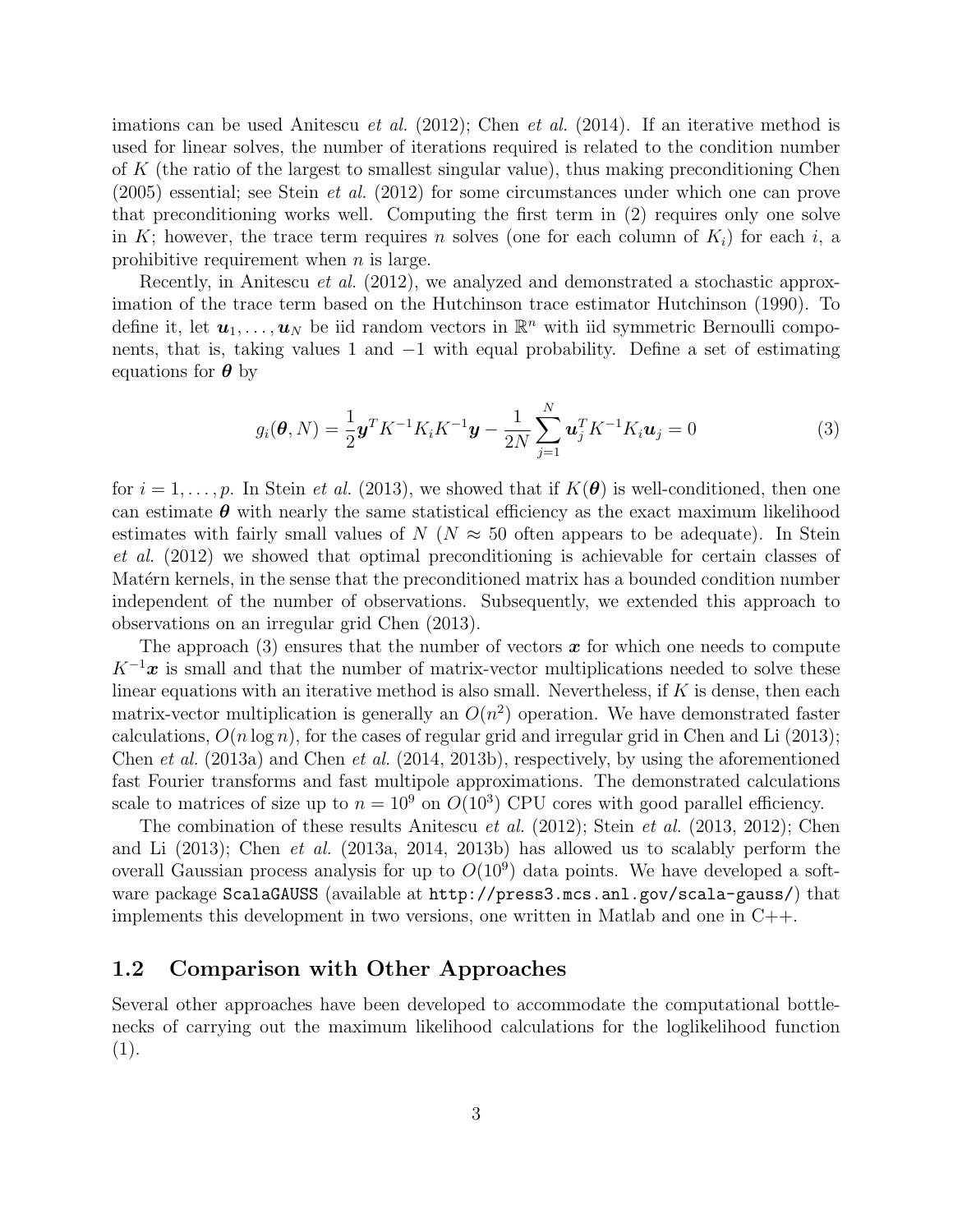Along the vein of our previous work, Anitescu *et al.*  $(2012)$ ; Stein *et al.*  $(2013, 2012)$ ; Chen and Li (2013); Chen *et al.* (2013a, 2014, 2013b), one can approximate  $log(det(K))$  =  $tr(log(K))$  by using a power series approximation to log K followed by a stochastic approximation of the trace Zhang (2006). The examples presented by Zhang (2006) show that the approach does not generally provide a good approximation to the loglikelihood, however.

Several other approaches have been proposed for approximating maximum likelihood estimates for large-scale Gaussian processes. However, as opposed to the algorithms based on (3), the approximations generally cannot come arbitrarily close to the exact maximum likelihood estimates. Spectral approximations of the likelihood can be fast and accurate for gridded data Whittle  $(1954)$ ; Guyon  $(1982)$ ; Dahlhaus and Künsch  $(1987)$ , but they have difficulty at increasing dimensions; and the performance of such methods is less attractive for ungridded data Fuentes (2007).

Low-rank approximations, in which the covariance matrix is approximated by a low-rank matrix plus a diagonal matrix, can be efficient computationally Cressie and Johannesson  $(2008)$ ; Eidsvik *et al.*  $(2012)$ , but they work poorly if the diagonal component of the covariance matrix does not dominate the higher frequency variations in the observations Stein (2008).

Covariance tapering replaces the covariance matrix of interest by a sparse covariance matrix with similar local behavior Furrer *et al.* (2006). However, the tapered covariance matrix must be very sparse for computational efficiency, which in turn affects the method accuracy Stein (2012).

Composite likelihood methods Vecchia (1988); Stein *et al.* (2004); Caragea and Smith (2007) based on conditional Gaussian decompositions and approximations can in principle approach the maximum likelihood estimator. To increase the accuracy, however, one must condition on large data subsets, an action that again requires Cholesky factorizations of large covariance matrices.

#### 1.3 This Work

While the approach based on sample average approximation (3) has allowed us to solve scalably large parameter estimation problems for Gaussian process, it still presents several difficulties. The approach is based on nonlinear equations for which it is hard to guarantee that we can find a solution, as opposed to finding at least local minima of optimization problems. This difficulty is aggravated by the fact that likelihood surfaces can be quite complex (see an example in Stein *et al.* (2013)). In addition, solving  $(3)$  requires several linear system solves per each nonlinear iteration. Thus, it is worth inquiring whether good alternatives exist that may require less calculation per step.

In this work, we investigate an approach based on new unbiased estimating equations. The approach solves an optimization problem, the computation of which does not require linear solves with the covariance matrix.

The paper is organized as follows. In  $\S 2$  we introduce the new estimating equations that like (3) involve computing the trace of a matrix but unlike (3) do not involve the inverse covariance matrix. We show that if the condition number of  $K$  is bounded, then the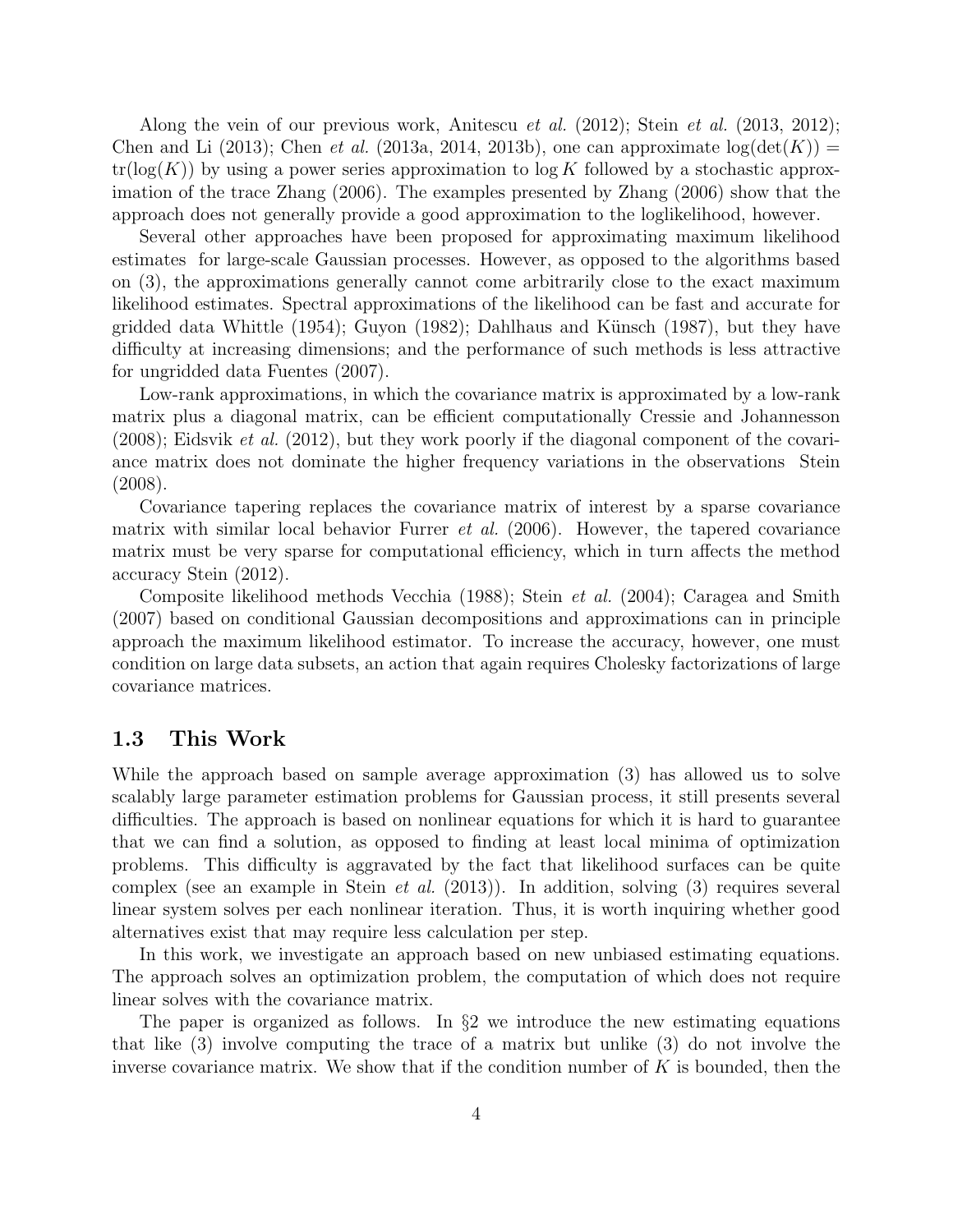statistical efficiency of this approach is within a fixed factor of the standard one. In §3 we discuss computational and global convergence aspects of the new approach in comparison with existing methods. In §4 we present numerical results that demonstrate the robustness and accuracy of the approach on two examples, including one involving more than 1 million data points.

### 2 Estimating Equations

Using the notation introduced in the preceding section, we have

$$
\mathbb{E}\left[\mathbf{y}^T K_i \mathbf{y}\right] = \mathbb{E}\left[\text{tr}\left(\mathbf{y}^T K_i \mathbf{y}\right)\right] = \mathbb{E}\left[\text{tr}\left(K_i \mathbf{y} \mathbf{y}^T\right)\right] = \text{tr}\left(K_i \mathbb{E}\left[\mathbf{y} \mathbf{y}^T\right]\right) = \text{tr}\left(K_i K\right). \tag{4}
$$

Thus, we define a system of estimating equations

$$
g(\theta) = 0,\tag{5}
$$

where each component is defined as

$$
g_i(\boldsymbol{\theta}) := \boldsymbol{y}^T K_i(\boldsymbol{\theta}) \boldsymbol{y} - \text{tr}\left(K_i(\boldsymbol{\theta}) K(\boldsymbol{\theta})\right), \quad i = 1, 2, \dots, p. \tag{6}
$$

Based on (4), we immediately see that the estimating equations (5) are unbiased, that is,  $\mathbb{E}_{\theta}(g(\theta)) = 0$  for all possible  $\theta$ . In addition, we note that (5) gives the first-order optimality condition of the optimization problem

$$
\max_{\boldsymbol{\theta}} \left( \boldsymbol{y}^T K(\boldsymbol{\theta}) \boldsymbol{y} - \frac{1}{2} \text{tr}\left( K^2(\boldsymbol{\theta}) \right) \right). \tag{7}
$$

In what follows, we derive the Godambe information matrix of the new estimating equations and show the relation with the Fisher information matrix. To simplify notation we, suppress in the rest of the paper the dependence of  $K(\theta)$ ,  $\mathbb{E}_{\theta}$ , and cov<sub> $\theta$ </sub> on  $\theta$ .

**Lemma 1.** The estimating function  $\boldsymbol{g}$  admits that

$$
\Lambda_{ij} := \mathbb{E}\left(\frac{\partial g_i(\boldsymbol{\theta})}{\partial \theta_j}\right) = -\text{tr}\left(K_i K_j\right) \tag{8}
$$

$$
\Gamma_{ij} := \text{cov}(g_i(\boldsymbol{\theta}), g_j(\boldsymbol{\theta})) = 2 \text{tr}(K_i K K_j K) \tag{9}
$$

for all  $i, j = 1, 2, ..., p$ .

Proof. For (8), we have

$$
\frac{\partial g_i}{\partial \theta_j} = \boldsymbol{y}^T K_{ij} \boldsymbol{y} - \text{tr}(K_{ij} K) - \text{tr}(K_{ij}),
$$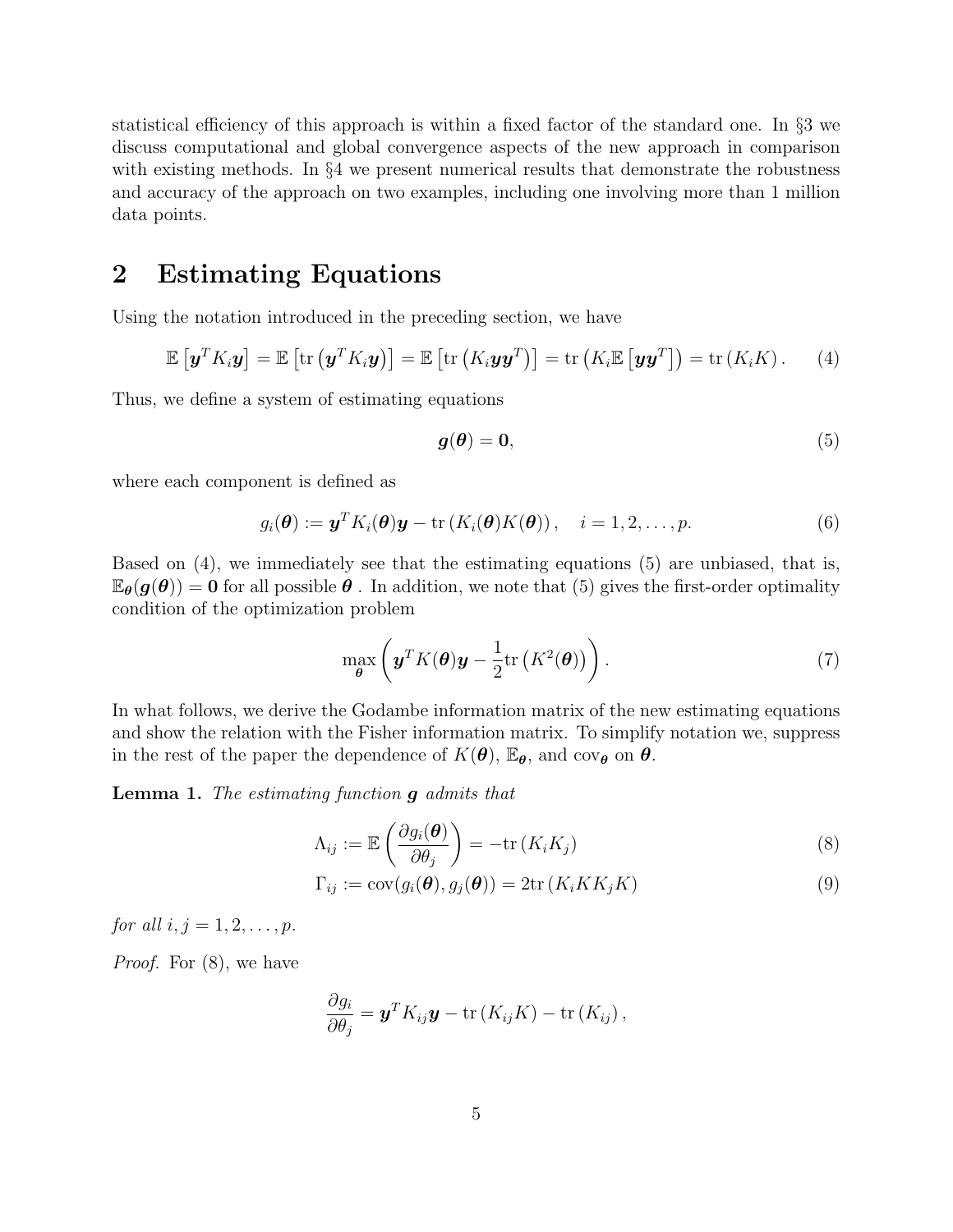where  $K_{ij} = \frac{\partial}{\partial \theta}$  $\frac{\partial}{\partial \theta_j} K_i = \frac{\partial}{\partial \theta}$  $\frac{\partial}{\partial \theta_i} K_j$ . Since

$$
\mathbb{E}\left(\mathbf{y}^T K_{ij}\mathbf{y}\right) = \mathbb{E}\left\{\text{tr}\left(\mathbf{y}^T K_{ij}\mathbf{y}\right)\right\} = \mathbb{E}\left\{\text{tr}\left(K_{ij}\mathbf{y}\mathbf{y}^T\right)\right\} = \text{tr}\left(K_{ij}K\right),
$$

(8) immediately follows.

For (9), we have  $\mathbb{E}(g_i) = 0$ , and (4) implies that

$$
\Gamma_{ij} = \text{cov}(g_i, g_j) = \mathbb{E}(g_i, g_j)
$$
  
=  $\mathbb{E}(\mathbf{y}^T K_i \mathbf{y} \mathbf{y}^T K_j \mathbf{y}) + \text{tr}(K_i K) \text{tr}(K_j K)$   
-  $\mathbb{E} \{ \text{tr}(\mathbf{y}^T K_j \mathbf{y}) \text{tr}(K_i K) \} - \mathbb{E} \{ \text{tr}(\mathbf{y}^T K_i \mathbf{y}) \text{tr}(K_j K) \}$   
=  $\mathbb{E}(\mathbf{y}^T K_i \mathbf{y} \mathbf{y}^T K_j \mathbf{y}) - \text{tr}(K_i K) \text{tr}(K_j K).$ 

Consider now a vector **u** with components  $u_i$ ,  $i = 1, 2, ..., p$ ; we have

$$
\sum_{i,j=1}^{p} u_i u_j \Gamma_{ij} = \mathbb{E} \left( \mathbf{y}^T A \mathbf{y} \mathbf{y}^T A \mathbf{y} \right) - \text{tr} \left( A K \right) \text{tr} \left( A K \right), \tag{10}
$$

where  $A = \sum_{i=1}^{n} u_i K_i$ . If we define  $y = K^{0.5}e$ , then e is a random vector from  $\mathcal{N}(0, I_n)$ . Thus, the first term in (10) becomes

$$
L = \mathbb{E}(\mathbf{y}^T A \mathbf{y} \mathbf{y}^T A \mathbf{y}) = \mathbb{E}(\mathbf{e}^T \tilde{A} \mathbf{e} \mathbf{e}^T \tilde{A} \mathbf{e}), \quad \tilde{A} = K^{0.5} A K^{0.5}.
$$

Since A is symmetric, so is  $\tilde{A}$ , which has the eigenvalue decomposition  $\tilde{A} = QDQ^{T}$ . In turn, this results in

$$
L = \mathbb{E} \left( \mathbf{y}^T A \mathbf{y} \mathbf{y}^T A \mathbf{y} \right) = \mathbb{E} \left( \mathbf{e}^T Q D Q^T \mathbf{e} \mathbf{e}^T Q D Q^T \mathbf{e} \right) = \mathbb{E} \left( \tilde{\mathbf{e}}^T D \tilde{\mathbf{e}} \tilde{\mathbf{e}}^T D \tilde{\mathbf{e}} \right),
$$

where  $\tilde{\mathbf{e}} = Q^T \mathbf{e}$  is a random vector from  $\mathcal{N}(\mathbf{0}, I_n)$ . We rewrite the last term to obtain

$$
L = \mathbb{E}\left(\sum_{i=1}^{n} d_i \tilde{\boldsymbol{e}}_i^2\right)^2 = \mathbb{E}\left(\sum_{i,j=1}^{n} d_i d_j \tilde{\boldsymbol{e}}_i^2 \tilde{\boldsymbol{e}}_j^2\right) = \mathbb{E}\left(\sum_{i,j=1, i\neq j}^{n} d_i d_j \tilde{\boldsymbol{e}}_i^2 \tilde{\boldsymbol{e}}_j^2\right) + \mathbb{E}\left(\sum_{i=1}^{n} d_i^2 \tilde{\boldsymbol{e}}_i^4\right).
$$

From the properties of the normal distribution, we have that  $\mathbb{E}(\tilde{\epsilon}_i^2 \tilde{\epsilon}_j^2) = \mathbb{E}(\tilde{\epsilon}_i^2) \mathbb{E}(\tilde{\epsilon}_j^2) = 1$ when  $i \neq j$  and  $\mathbb{E}(\tilde{\mathbf{e}}_i^4) = 3$ . Then,

$$
L = \sum_{i,j=1, i \neq j}^{n} d_i d_j + 3 \sum_{i=1}^{n} d_i^2 = \left(\sum_{i=1}^{n} d_i\right)^2 + 2 \sum_{i=1}^{n} d_i^2.
$$

By the fact that the  $d_i$ 's are the eigenvalues of  $\tilde{A} = K^{0.5} A K^{0.5}$  we obtain that  $\sum_{i=1}^n d_i =$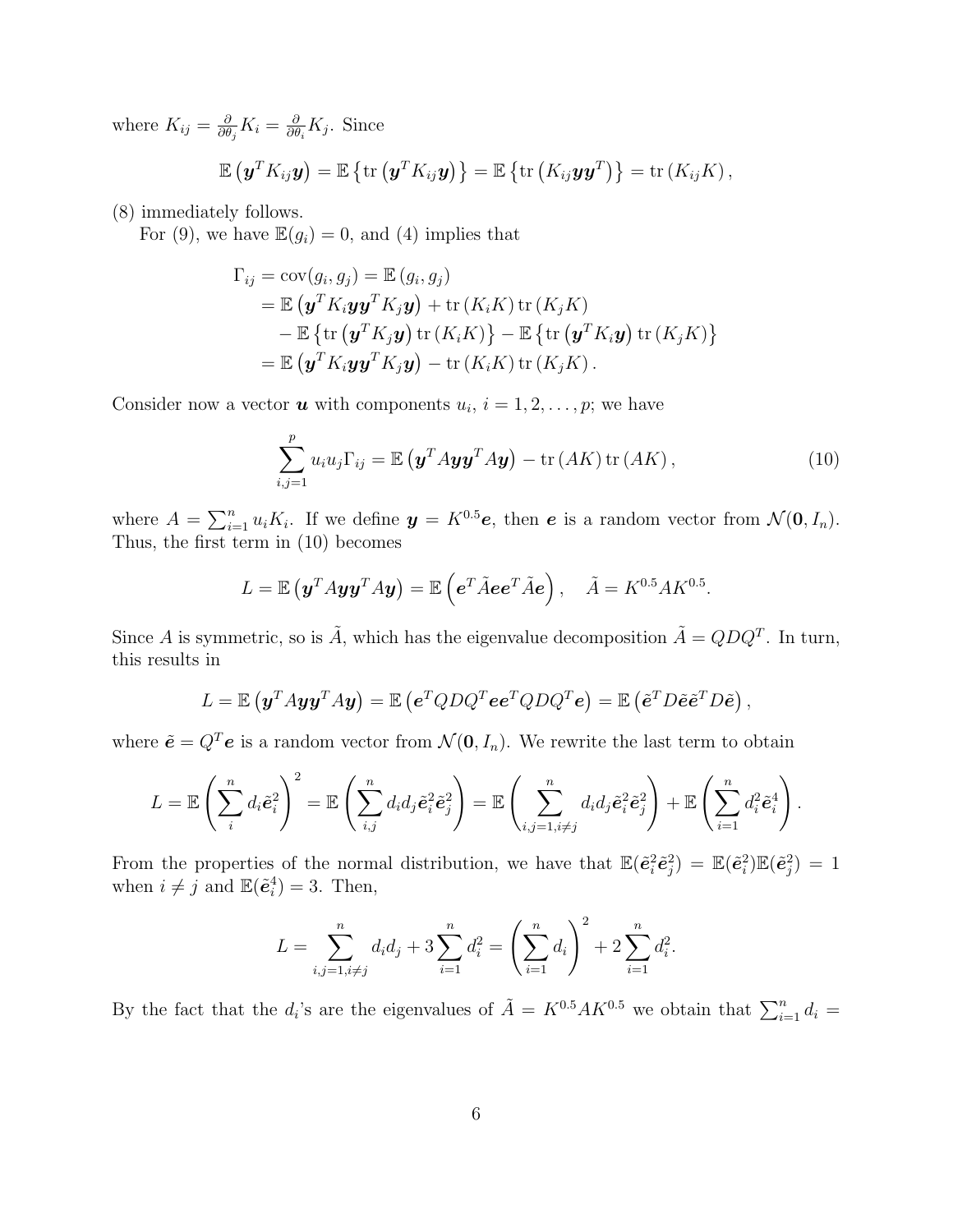$\text{tr}(\tilde{A}) = \text{tr}(KA)$  and that  $\sum_{i=1}^{n} d_i^2 = \text{tr}(\tilde{A}^2) = \text{tr}(AKAK)$ . Thus,  $L = (\text{tr}(KA))^2 + 2\text{tr}(KAKA).$ 

Substituting  $L$  in (10), we obtain

$$
\sum_{i=1}^{n} u_i u_j \Gamma_{ij} = 2 \text{tr}(KAKA) = 2 \sum_{i,j=1}^{n} u_i u_j \text{tr}(KK_i K K_j).
$$

Since this equality holds for all  $u$ , we conclude (9).

Now define the matrices

$$
\Gamma = {\{\Gamma_{ij}\}}_{i,j=1}^p, \quad \Lambda = {\{\Lambda_{ij}\}}_{i,j=1}^p.
$$
 (11)

Their quadratic forms can be bounded by each other. For this purpose, we first need the following result.

**Lemma 2.** Let  $D$  be a positive diagonal matrix and  $M$  a positive semidefinite matrix. Then  $tr(DM) \leq \max_i \{d_i\} \cdot tr(M).$ 

*Proof.* We have that  $tr(DM) = \sum_{i=1}^{n} d_i m_{ii} \leq \max_i \{d_i\} (\sum_{i=1}^{n} m_{ii})$ , the last inequality following from the fact that  $m_{ii} \geq 0$ . We immediate conclude the lemma.

**Lemma 3.** The matrices  $\Gamma$  and  $-\Lambda$  are positive semidefinite and satisfy

$$
\Gamma \preceq 2\sigma_M^2(K)(-\Lambda),\tag{12}
$$

where  $\sigma_M(K)$  denotes the largest eigenvalue of the covariance matrix K and  $\prec$  denotes the positive semidefinite ordering. If  $\Gamma$  is positive definite, then so is  $-\Lambda$ , and we thus have

$$
\Gamma^{-1} \succeq \frac{1}{2\sigma_M^2(K)} (-\Lambda)^{-1}.
$$
\n
$$
(13)
$$

*Proof.* Take now a vector  $u \in \mathbb{R}^p$  whose entries are  $u_1, u_2, \ldots, u_p$ . We have

$$
\sum_{i,j=1}^{p} u_i u_j \Lambda_{ij} = -\text{tr}(AA)
$$

where  $A = \sum_{i=1}^{p} u_i K_i$  is a symmetric matrix, which makes  $A^2$  a symmetric positive semidefinite matrix whose trace is nonnegative. We thus obtain  $-\Lambda \succeq 0$ .

Similarly,

$$
\mathbf{u}^T \Gamma \mathbf{u} = 2 \text{tr}(KAKA) = 2 \text{tr}(K^{0.5}AKAK^{0.5}) = 2 \text{tr}[(K^{0.5}AK^{0.5})^2] \ge 0,
$$

which proves that  $\Gamma \succeq 0$ .

 $\Box$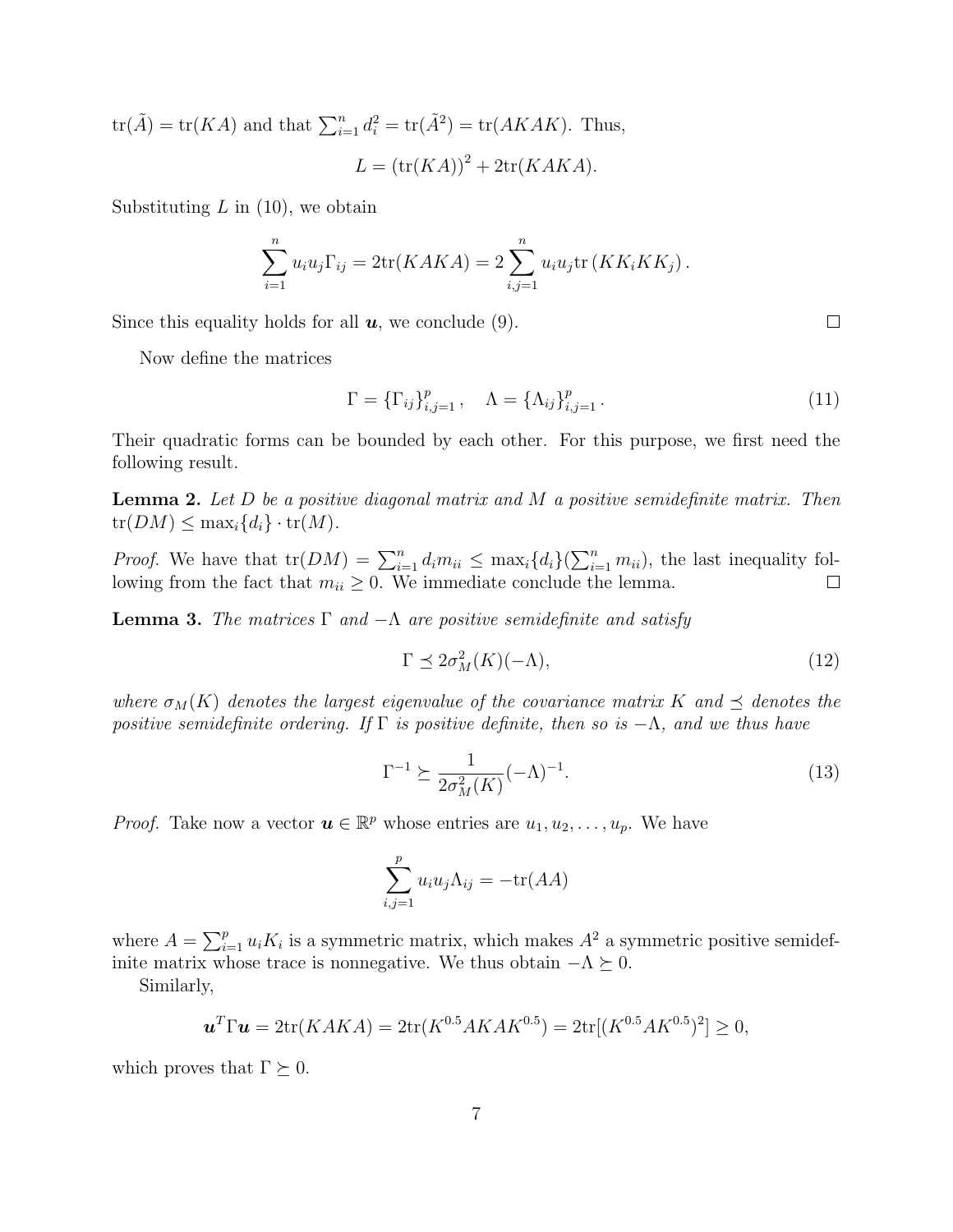Define the eigenvalue decomposition of  $K = QDQ^T$ , with  $D \succeq 0$  and  $\max_i \{d_i\} = \sigma_M(K)$ . We have

$$
\text{tr}(KAKA) = \text{tr}(QDQ^TAKA) = \text{tr}(DQ^TAKAQ) \le \sigma_M(K)\text{tr}(Q^TAKAQ),\tag{14}
$$

which follows from Lemma 2. One step further,

$$
\operatorname{tr}(Q^T AKAQ) = \operatorname{tr}(AKA) = \operatorname{tr}(KA^2) \le \sigma_M(K)\operatorname{tr}(A^2).
$$

Hence, we obtain

$$
\mathbf{u}^T \Gamma \mathbf{u} = 2 \text{tr}(KAKA) \leq 2\sigma_M^2(K) \text{tr}(A^2) = -2\sigma_M^2(K)\mathbf{u}^T \Lambda \mathbf{u},
$$

which proves  $(12)$ .

For the second part, if  $\Gamma$  is positive definite, then it is invertible. Thus, so must be Λ. Applying positive definite ordering (Horn and Johnson, 2012, Corollary 7.7.4) to (12) yields (13).  $\Box$ 

We now consider the Fisher information matrix  $\mathcal I$  attached to the likelihood function (1), with  $\mathcal{I}_{ij} = \frac{1}{2}$  $\frac{1}{2}$ tr (K<sup>-1</sup>K<sub>i</sub>K<sup>-1</sup>K<sub>j</sub>). We have the following result.

**Lemma 4.** Let  $\sigma_m$  denote the smallest eigenvalue of K. Then,

$$
\mathcal{I} \preceq \frac{1}{2\sigma_m^2(K)}(-\Lambda).
$$

*Proof.* We take an abitrary vector  $u \in \mathbb{R}^p$  and form

$$
\boldsymbol{u}^T \mathcal{I} \boldsymbol{u} = \sum_{i,j=1}^p u_i u_j \frac{1}{2} \text{tr} \left( K^{-1} K_i K^{-1} K_j \right) = \frac{1}{2} \text{tr} \left( K^{-1} A K^{-1} A \right),
$$

where A is defined in the proof of the preceding lemma. Using the eigenvalue decomposition  $K = QDQ<sup>T</sup>$ , we obtain

$$
\mathbf{u}^T \mathcal{I} \mathbf{u} = \frac{1}{2} tr (Q D^{-1} Q^T A K^{-1} A) = \frac{1}{2} tr (D^{-1} Q^T A K^{-1} A Q) \le \frac{1}{2 \sigma_m(K)} tr (A K^{-1} A) ,
$$

where the last inequality follows from Lemma 2. Applying this lemma again we have

$$
\mathbf{u}^T \mathcal{I} \mathbf{u} \le \frac{1}{2\sigma_m(K)} \text{tr} \left( A K^{-1} A \right) = \frac{1}{2\sigma_m(K)} \text{tr} \left( K^{-1} A^2 \right) \le \frac{1}{2\sigma_m^2(K)} \text{tr} \left( A^2 \right).
$$

By using a result in the proof of the preceding lemma,  $\text{tr}(A^2) = \mathbf{u}^T(-\Lambda)\mathbf{u}$ , we obtain

$$
\boldsymbol{u}^T\mathcal{I}\boldsymbol{u}\leq \frac{1}{2\sigma_m^2(K)}\boldsymbol{u}^T(-\Lambda)\boldsymbol{u}.
$$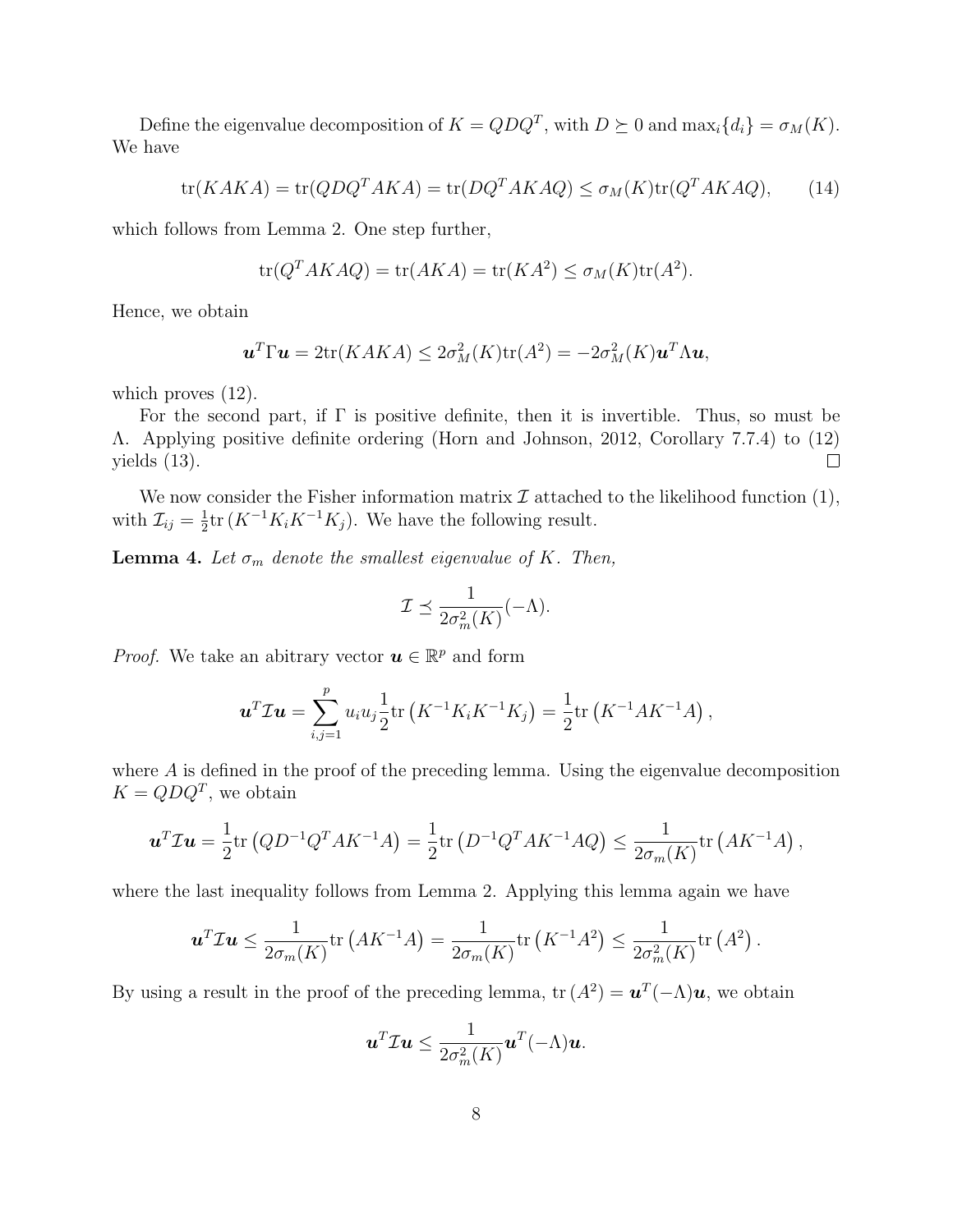This inequality concludes the proof.

We are now in a position to make a claim about the statistical efficiency of the estimating equations (5). For such equations, the statistical efficiency is governed by the Godambe information matrix Varin et al. (2011)

$$
\mathcal{E}(\boldsymbol{g}(\boldsymbol{\theta})) = \mathbb{E}(\nabla_{\boldsymbol{\theta}} \boldsymbol{g}(\boldsymbol{\theta})) [\text{cov}(\boldsymbol{g}(\boldsymbol{\theta}))]^{-1} \mathbb{E}(\nabla_{\boldsymbol{\theta}} \boldsymbol{g}(\boldsymbol{\theta})).
$$
\n(15)

Under certain assumptions, its inverse approaches the covariance matrix of the estimate produced by (5). As estimating equations, under some regularity conditions, the score equations (2) are optimal in that their Godambe information matrix is the Fischer information matrix I and that  $\mathcal{E}(\mathbf{g}(\theta)) \preceq \mathcal{I}$  for any unbiased estimating equations  $\mathbf{g}(\theta) = 0$  Bhapkar (1972). Thus, comparing  $\mathcal{E}(\mathbf{g}(\theta))$  with I gives a measure of the statistical efficiency of (5). The following result lower bounds  $\mathcal{E}(\boldsymbol{g}(\boldsymbol{\theta}))$ .

Theorem 1. The Godambe information matrix (15) for the unbiased estimating equations (5) satisfies

$$
\mathcal{E}(\bm{g}(\bm{\theta})) \succeq \frac{1}{\text{cond}(K)^2} \mathcal{I},
$$

where cond(K) =  $\sigma_M(K)/\sigma_m(K)$  is the condition number of K.

Proof. From Lemma 1 we have

$$
\mathcal{E}(\boldsymbol{g}(\boldsymbol{\theta})) = \Lambda \Gamma^{-1} \Lambda.
$$

Using Lemmas 3 and 4, we obtain

$$
\Lambda \Gamma^{-1} \Lambda \succeq \frac{1}{2\sigma_M^2(K)} \Lambda (-\Lambda)^{-1} \Lambda = \frac{1}{2\sigma_M^2(K)} \left( -\Lambda \right) \succeq \frac{2\sigma_m^2(K)}{2\sigma_M^2(K)} \mathcal{I},
$$

which proves the claim.

### 3 Discussion

The value of solving the optimization problem (7) for estimating the Gaussian process parameters  $\theta$  is that the calculation of the objective function and its gradient (6) does not require solving linear systems with the covariance matrix  $K$ , as opposed to maximizing the likelihood (1), solving the score equations (2), and our previous work (3). Moreover, not only are the resulting estimating equations unbiased, but also, by Theorem 1, when the condition number of the covariance matrix is uniformly bounded as the number of data points increases, the Godambe information matrix is bounded below by a fixed factor of the Fisher information matrix. Therefore, the statistical accuracy of the estimating equations (5) is of the same order as the optimal one of the maximum likelihood estimator. Specifically, if we use our estimator  $(5)$  for M independent samples from the Gaussian process, then the ratio of the norm of the asymptotic variance to the one of the maximum likelihood variance as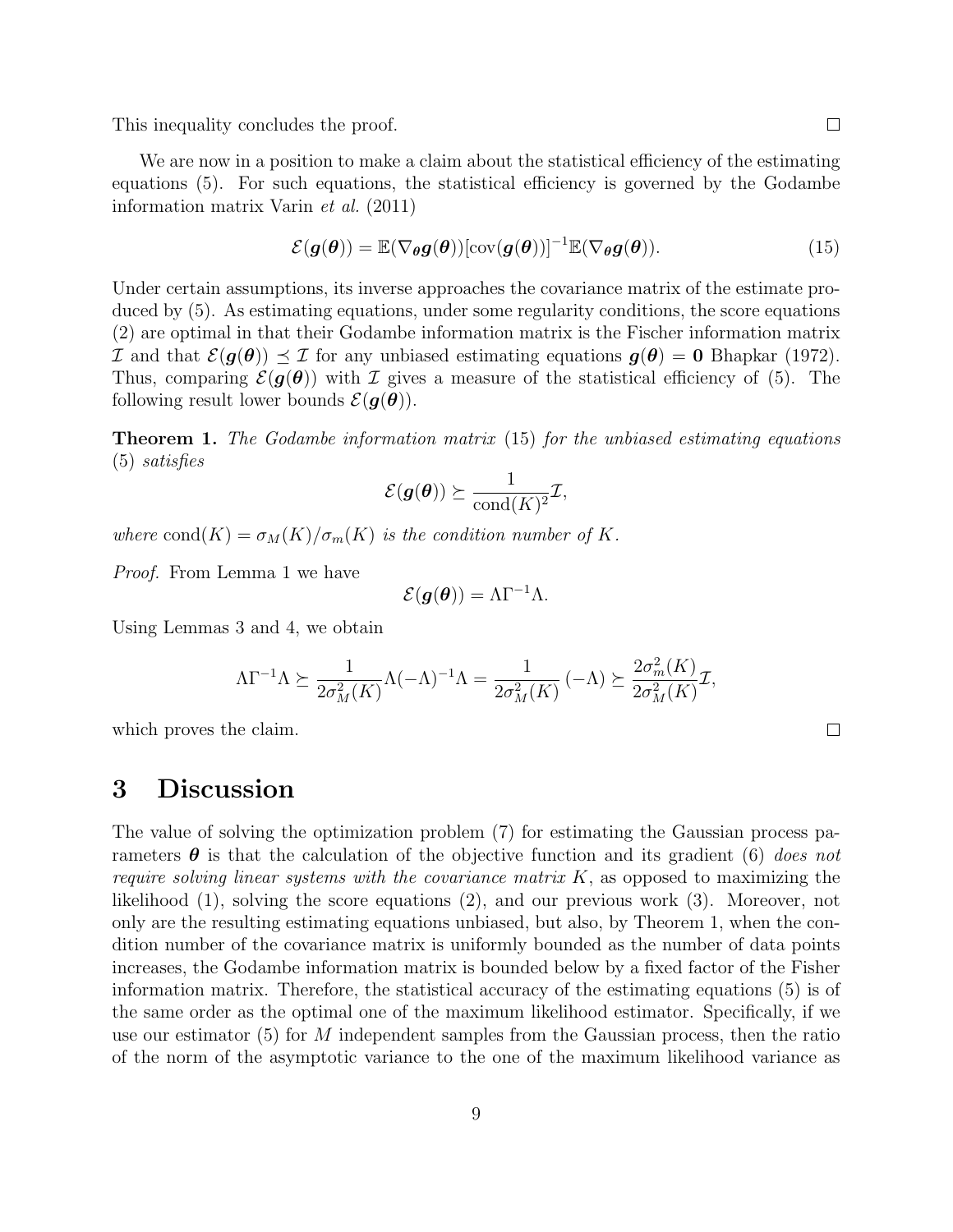$M \to \infty$  is the same as the ratio between the inverses of the Godambe information matrix and the Fisher information matrix Varin et al. (2011). Thus, by Theorem 1 this ratio is bounded independent of n. Asymptotic statements for one sample but increasing n are more difficult to make even for the maximum likelihood estimator alone Stein (1999), but the relationship between the Godambe information matrix and the Fischer information matrix is still a good measure of the relative statistical efficiency of the two methods Stein et al. (2013).

For the estimating equation approach (5), even a condition number slowly increasing with n may result in a statistically and computationally efficient method (see  $\S 4.2$ , in particular, Table 4). When we can efficiently precondition  $K$ , resulting in a small condition number of the covariance matrix of the transformed data, the approach based on (5) has substantial appeal. We have demonstrated an efficient preconditioning for the case of the Matérn process class using Laplacian filtering Stein et al. (2012); Chen (2013), which indicates that the method proposed in this work offers potential to be both accurate and efficient. We now discuss some numerical issues.

#### 3.1 Computational Considerations

There are several classes of problems for which (7), and implicitly the estimating equations (5), can be solved efficiently, at least in cost per gradient computation of (7).

- If K is sparse for any  $\theta$ , then the gradient of (7) can be computed in  $O(n)$ . We present one such example in §4.1. In this case, computing the likelihood (2) and its gradient directly may be competitive only when the Cholesky factorization can be carried out in time comparable to  $O(n)$ , which, while is true for the example in §4.1, is hard to guarantee in general. We also note that this setting may appear not only for Gaussian process models but also for certain large-scale generalized linear models when mixed effects are used McCullagh and Nelder (1989).
- If the data is on a regular grid and the kernel is stationary, that is, the kernel function  $k(x, y; \theta) = k(x - y; \theta)$ , then matrix-vector multiplications can be carried out in  $O(n \log n)$  by means of circulant embedding and fast Fourier transform. Moreover, as we show in the appendix, the trace of the product of two Toeplitz matrices, as in  $KK_i$ , can be computed in  $O(n)$  time. Thus, both the function evaluation of (7) and the gradient evaluation (6) can be computed in  $O(n \log n)$  time. We present such an example in §4.2.
- If the data is not on a regular grid but the kernel is smooth away from the origin, then computing matrix-vector products can be done in  $O(n \log n)$  time by using treecode methods, as we have developed and demonstrated for the Matérn kernel Anitescu et al. (2012); Chen et al. (2014).

For the last two cases, maximum likelihood estimation would require the Cholesky factorization of a dense matrix, which is prohibitive on large data sets. Moreover, for the approach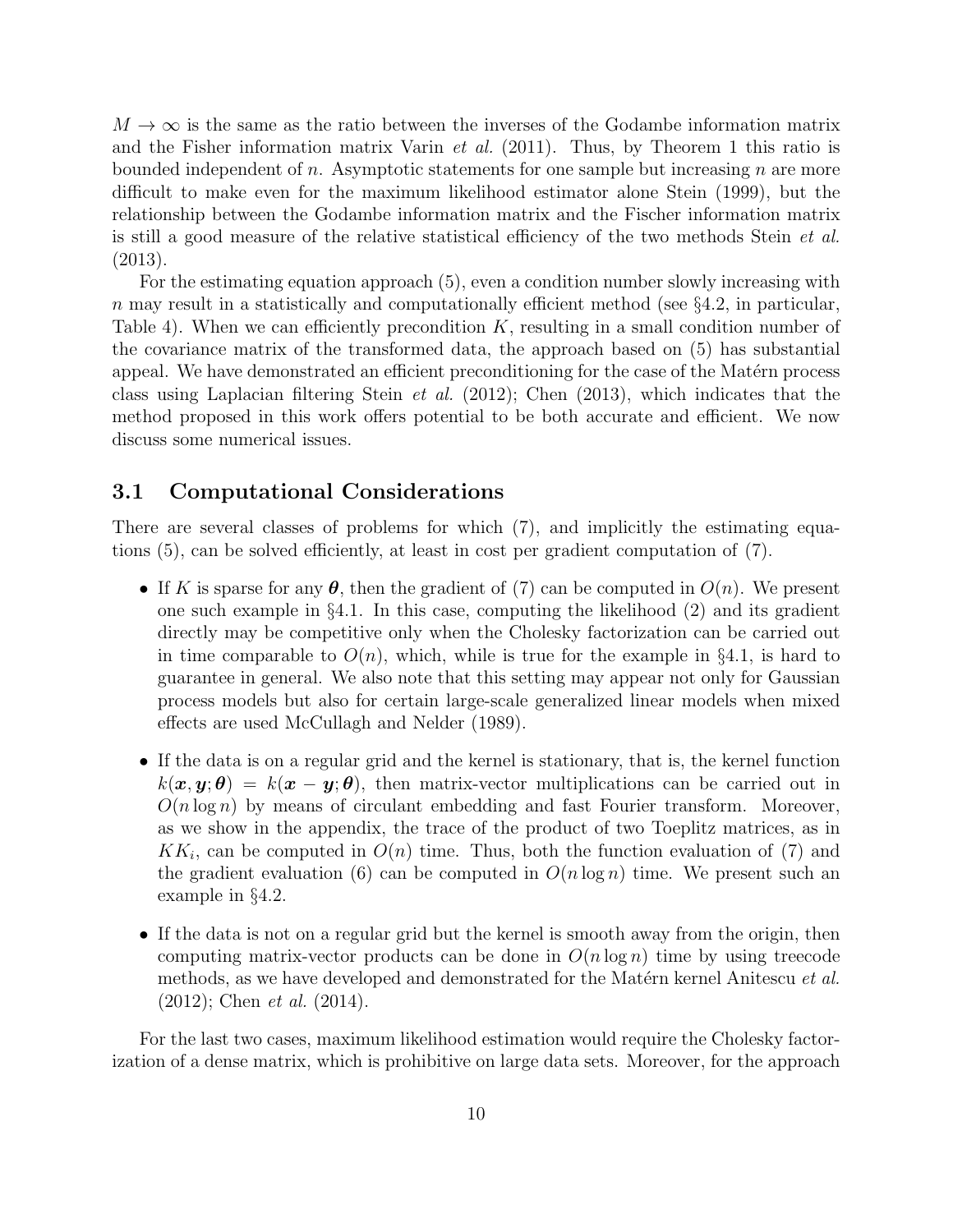proposed here, no linear system with  $K$  needs to be solved, which puts the method in this paper at an advantage over our previous work Anitescu et al. (2012); Stein et al. (2013, 2012); Chen and Li (2013); Chen et al. (2014).

Since the number of parameters  $p$  is generally much smaller than  $n$ , the fact that the objective and the gradient of the optimization problem (7) can be efficiently computed suggests quasi-Newton approaches for solving (7).

#### 3.2 Global Convergence

We can determine a solution to the estimating equation (5) by solving the associated optimization problem (7). Since optimization algorithms Nocedal and Wright (2006) can be guaranteed under fairly mild conditions to be globally convergent in the sense of convergence to a stationary point and since the latter satisfies the unbiased estimating equations (5), the optimization approach may be advantageous over the nonlinear equation approach.

An additional advantage of optimization is that in a nonlinear equation approach, the parameter  $\boldsymbol{\theta}$  is no longer intrinsically constrained on the domain where K is positive definite (which is done by the fact that the log-det term becomes singular in (1) and acts as a penalty for K leaving the  $K \succ 0$  region). While we have not encountered this problem in our approach, it can certainly in principle become a difficulty. Explicit constraints on  $\theta$  are not difficult to impose, particularly in an optimization setup; but the KKT optimality conditions would involve complementarity constraints Nocedal and Wright (2006) and would no longer be exactly (5). For example, in the one-dimensional case, when fitting an exponential kernel  $k(x, y; \theta) = \theta_1 \exp(-|x - y|/\theta_2)$ , one would require  $\theta_1, \theta_2 \geq 0$ .

Nevertheless, important examples exist for which the problem can be stated so as not to pose significant difficulties. First, one can use reparameterization to remove constraints, such as replacing a parameter  $\theta \ge 0$  by a free parameter  $\tilde{\theta}$  with  $\tilde{\theta}^2 = \theta$ .

Second, there is a class of covariance models where one has that  $K$  is linear in the parameter  $\theta$ , as occurring, for example, when taking linear combinations of fixed covariance models (Rasmussen and Williams, 2006, §4.2.4) with to-be-determined coefficients. We also note that this situation appears for generalized linear models that include stochastic or mixed effects and cases when the parameters are the squared variances McCullagh and Nelder (1989). The resulting optimization problem (7) is then a concave maximization, and we are guaranteed to get a globally optimal solution by solving one linear system of equations, of size  $p \times p$  only, with respect to  $\theta$ . This by itself points to a feature of our approach that maximum likelihood does not exhibit: for a fairly large class of models (where  $K$  is linear in  $\theta$ ) we can obtain a global solution by using a local algorithm. In effect, any kernel can in principle be approximated to belong to such a class, at the cost of a large number of "basis" covariance matrices with which the linear combination is formed. As we demonstrate in §4.1, the likelihood function will not be convex for this model class; while we cannot prove that the likelihood function has other stationary points, it seems difficult to guarantee that maximum likelihood can find the global optimum, since solving (5) would do in this case. Of course, if the linear model is not a good model, then solving either problem could result in estimates for which the covariance function is even not positive definite; however, in this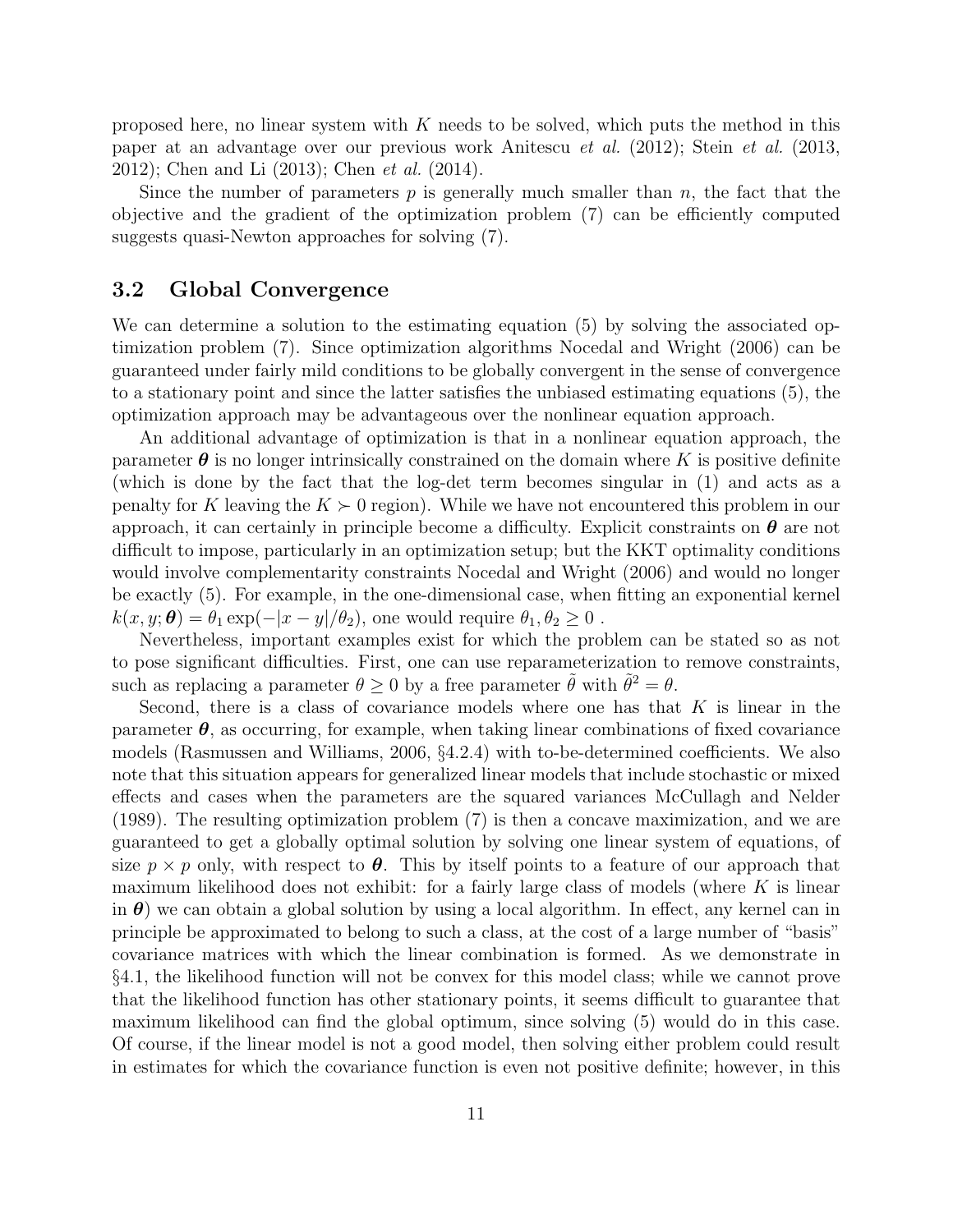case, the uniqueness of the solution to (5) will point out the need for refining the problematic model.

### 4 Numerical Experiments

We first investigate the benefit of using  $(5)$  in a simple setting, where the covariance matrix K depends linearly on its parameters. In this case, the estimating equations (5) are linear and can thus be solved with one  $p \times p$  small linear system. For likelihood maximizations, on the other hand, one would have to solve the likelihood problem iteratively, a considerably more complicated endeavor. In this case our method shares some features with the MINQUE method as applied to random effects models Rao (1971); Hocking (1996). Indeed, both methods are based on setting quadratic forms of the data to their expected value, and both result in estimating equations that are linear in their parameters, although the quadratic forms used here and their theoretical guarantees are different. We next perform large-scale experiments to showcase the superiority of the optimization formulation (7) in a nonlinear setting. These experiments also demonstrate a better scalability in numerical calculations compared with our previous approach (3) that requires the solution of linear systems of size  $n\times n.$ 

### 4.1 An Example with Linear Parametric Dependence of the Covariance

Consider the covariance matrix  $K = \theta_1 I_n + \theta_2 L_n$ , where  $I_n$  is the identity matrix and  $L_n$  is the 2D Laplacian matrix, both of size  $n \times n$ . We simulated data from this distribution with  $\theta = [3; 2]$  and we used (5) to estimate  $\theta$  and compare it with the true value [3; 2]. We note that for  $\theta \in [\epsilon, T] \times [0, T]$ , where  $\epsilon, T > 0$  are fixed parameters, the condition number of K is uniformly bounded, independent of the dimension  $n$ . We are thus in the regime posited by Theorem 1, and we therefore expect that the accuracy of the estimators produced by solving (5) is quite good.

An interesting issue is in comparing the complexity of (5) with the likelihood approach. For  $n = 100$  we sampled from the distribution attached to the covariance matrix  $K([1; 2])$  and we computed the likelihood at  $[1; \theta_2]$  for varying values of  $\theta_2$ . We display the loglikelihood and its second derivative in Figure 1. The loglikelihood has a minimum very close to 2, as expected. On the other hand, we see that the second derivative is negative for a large range and eventually approaches singularity. This situation would likely create nontrivial challenges for optimization-based formulations that employ Newton-type algorithms. Moreover, there is no obvious simplifying structure here: no convexity or low-degree polynomial structure. For comparison, the estimating equations (5) are linear; and from Theorem 1 we expect them to have comparable statistical power with maximum likelihood.

We generated  $M = 100$  random realizations for  $n = 100$ ,  $n = 1000$ , and  $n = 10000$  for  $\theta = [3, 2]$ , and we used (5) to compute estimate  $\theta$ . The mean and standard deviation across the M experiments are displayed in Table 1. We note that the estimates converge to their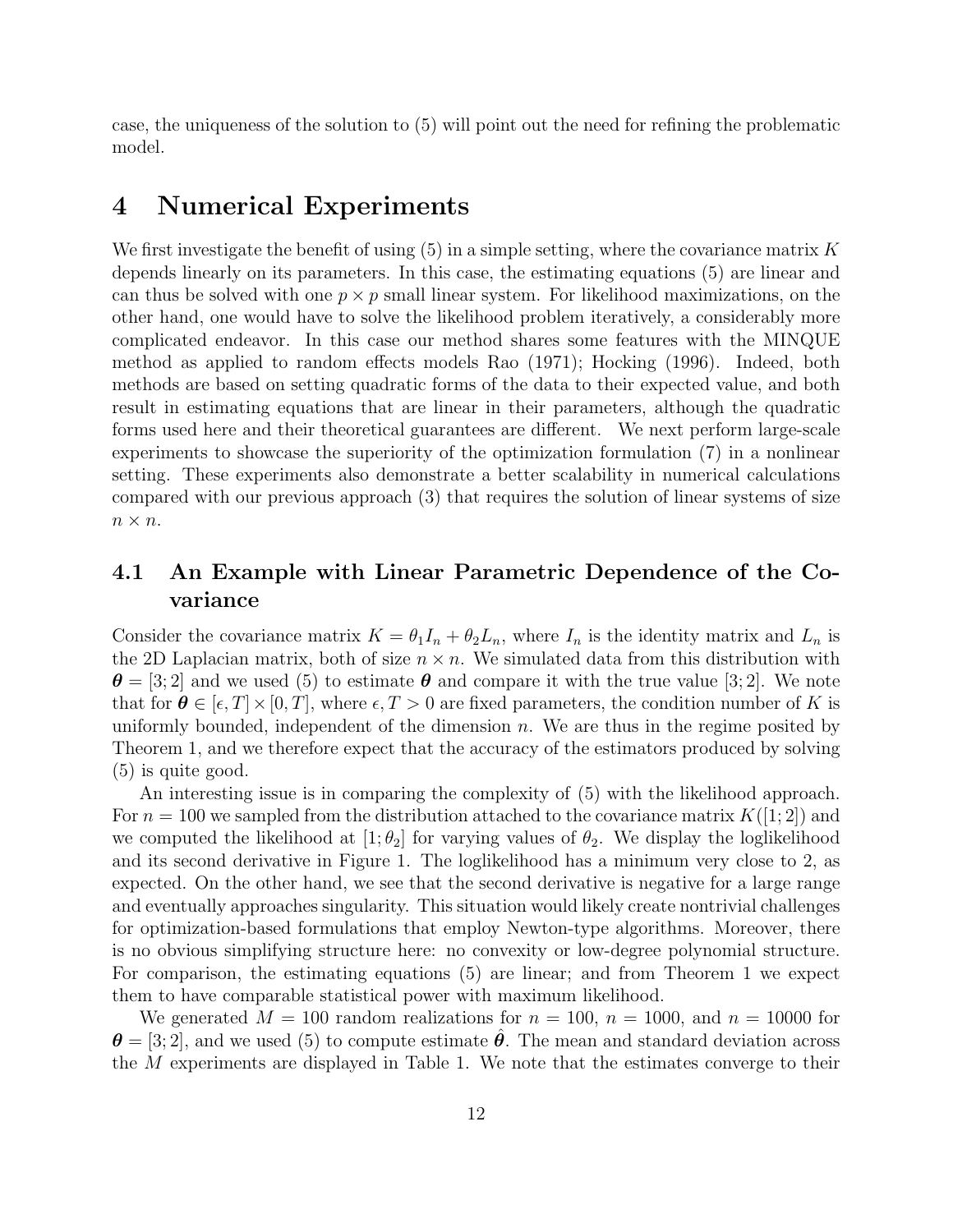

Figure 1: Loglikelihood and its second-order divided differences for a simulated data set with  $n = 100$ .

Table 1: Estimators from exact trace computation estimator (5) for the model  $K(\theta)$  =  $\theta_1 I_n + \theta_2 L_n$ . Truth:  $\theta_1 = 3$  and  $\theta_2 = 2$ . Standard deviations are computed from  $M = 100$ repeated experiments.

| $n_{\rm c}$ | 100                                                               | 1000 | 10000 |
|-------------|-------------------------------------------------------------------|------|-------|
|             | $\theta_1 \pm \sigma_1$ 3.046±0.783 2.964±0.278 3.004±0.076       |      |       |
|             | $\hat{\theta}_2 \pm \sigma_2$ 2.024±0.543 2.010±0.191 1.991±0.049 |      |       |

true values and the variance for both cases behaves close to  $n^{-0.5}$ . Moreover, the number of operations to set up the equations is  $O(n)$ , since  $I_n$  and  $L_n$  are sparse, (5) is linear in  $\theta$ , and they need be set up only once. Note that it would be hard to guarantee a priori that the maximum likelihood estimates be obtained by using  $O(n)$  operations, as is the case for the method developed in this paper on this particular example, because the number of nonlinear iterations for solving maximum likelihood problem would be hard to bound.

### 4.2 Large-Scale Experiments with Power-law Kernel

We simulate data with the d-dimensional power-law kernel  $(d = 2)$ 

$$
G(\boldsymbol{x};\boldsymbol{\theta}) = \begin{cases} \Gamma(-\alpha/2)r^{\alpha}, & \text{if } \alpha/2 \notin \mathbb{N} \\ (-1)^{1+\alpha/2}r^{\alpha}\log r, & \text{if } \alpha/2 \in \mathbb{N}, \end{cases}
$$
(16)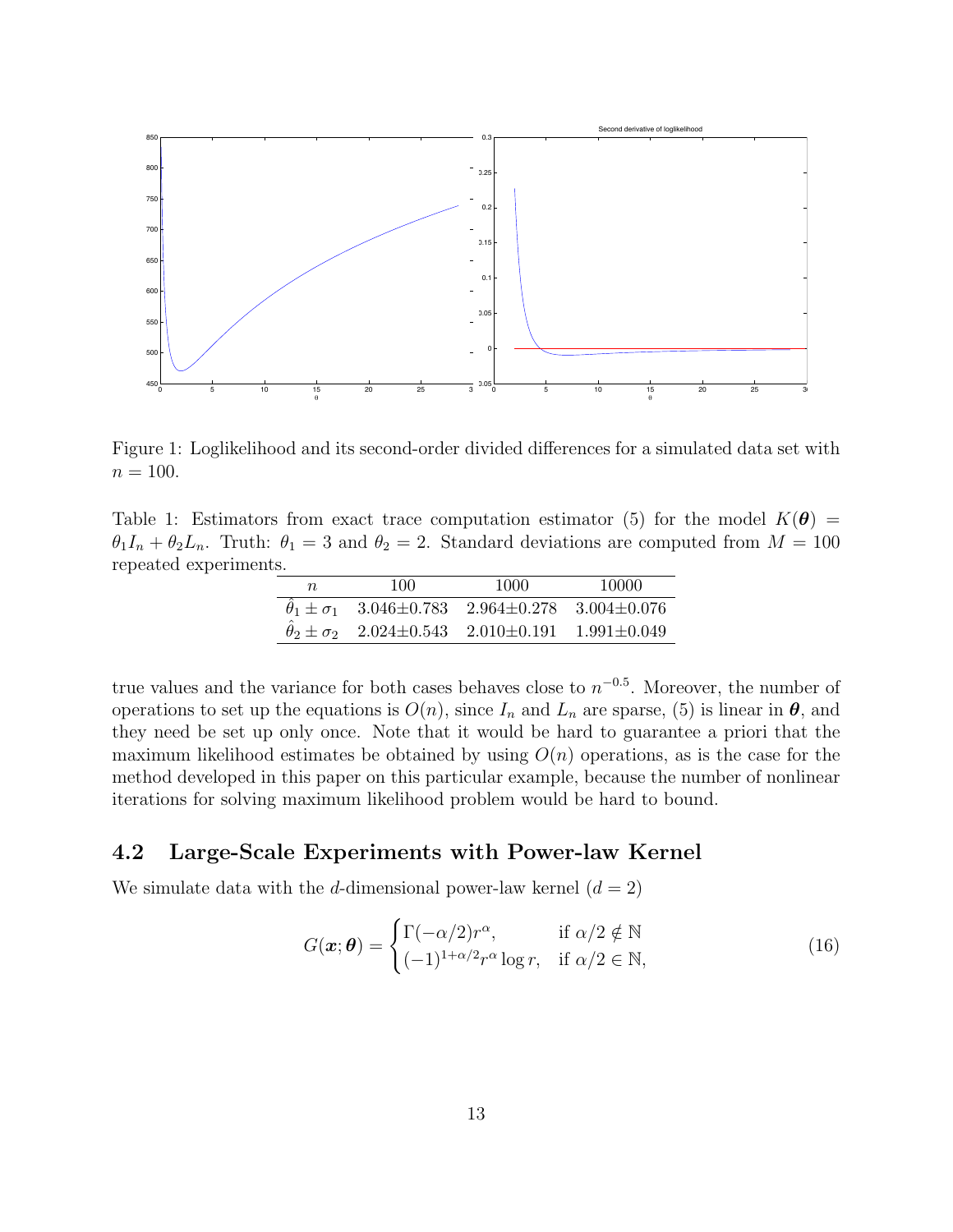where  $\boldsymbol{x} = [x_1; \dots; x_d] \in \mathbb{R}^d$  denotes coordinates,  $\boldsymbol{\ell} = [\ell_1; \dots; \ell_d] \in \mathbb{R}^d$  denotes scales, and r is the elliptical radius

$$
r = \sqrt{\frac{x_1^2}{\ell_1^2} + \dots + \frac{x_d^2}{\ell_d^2}}.\tag{17}
$$

Hence,  $\boldsymbol{\theta} = [\ell_1; \dots; \ell_d; \alpha]$  consists of all the fitting parameters. The function G is conditionally positive definite; therefore, only the covariances of authorized linear combinations of G are defined (Chiles and Delfiner, 2012, Sec. 4.3). Thus, we perform filtering to ensure positive definiteness. We note that this requires an a priori upper bound on  $\alpha$ . Stein et al. Stein *et al.* (2012) show that if  $\alpha + d \in 4\mathbb{N}$ , then performing  $\tau = (\alpha + d)/4$  times filtering on the process will yield a covariance matrix with bounded condition number independent of the matrix size. In what follows, the matrix  $K$  represents the covariance matrix of the filtered process.

We use the method of Chen *et al.* (2011) to simulate a random realization of the filtered process. The method computes  $y = K^{\frac{1}{2}}z$  for a random vector  $z \sim N(0, I)$  in a matrixfree style (i.e., without any factorization of the matrix); hence, it is practical to generate samples with large  $n$ . Then, we estimate the parameters and compare the results against the true parameters that are used to generate  $y$ . To evaluate the trace terms in (5) and (7), we restrict the simulation on a regular grid so that the involved matrices are multilevel Toeplitz. We use the technique presented in the appendix to evaluate the trace of the product of two multilevel Toeplitz matrices in  $O(n)$  time. Furthermore, we compute the matrix-vector products in (5) and (7) by using an  $O(n \log n)$  time algorithm with circulant embedding and fast Fourier transform Anitescu et al. (2012). For computing the confidence intervals, the Godambe information matrix  $\mathcal E$  and the Fisher information matrix  $\mathcal I$  cannot be computed exactly by using less than  $O(n^3)$  time. We thus use the Hutchison estimator with  $N = 50$ random vectors Anitescu *et al.* (2012) to approximate the trace terms therein and use the conjugate gradient linear solver for solving linear systems with respect to K Chen and Li (2013). Specifically,  $\Lambda$  in (8),  $\Gamma$  in (9), and the Fisher information matrix  $\mathcal I$  are approximated by their unbiased estimators

$$
\widehat{\Lambda}_{ij} = \sum_{k=1}^{N} 2\boldsymbol{u}_k^T K_i K_j \boldsymbol{u}_k
$$
\n(18)

$$
\widehat{\Gamma}_{ij} = \sum_{k=1}^{N} 2\mathbf{u}_k^T K_i K K_j K \mathbf{u}_k
$$
\n(19)

$$
\widehat{\mathcal{I}}_{ij} = \sum_{k=1}^{N} \frac{1}{2} \mathbf{u}_k^T K^{-1} K_i K^{-1} K_j \mathbf{u}_k, \qquad (20)
$$

where each  $u_k$  is a random vector with independent entries of  $\pm 1$  with equal probability. The cost of computing the matrices  $\Lambda$  and  $\Gamma$  is then  $O(Nn \log n)$ , and the cost of computing  $\mathcal I$  is  $O(mNn \log n)$ , where m is the number of conjugate gradient iterations.

An  $n_1 \times n_2$  regular grid (so that  $n = n_1 n_2$ ) is laid on a rectangular region of size  $100 \times 100$ .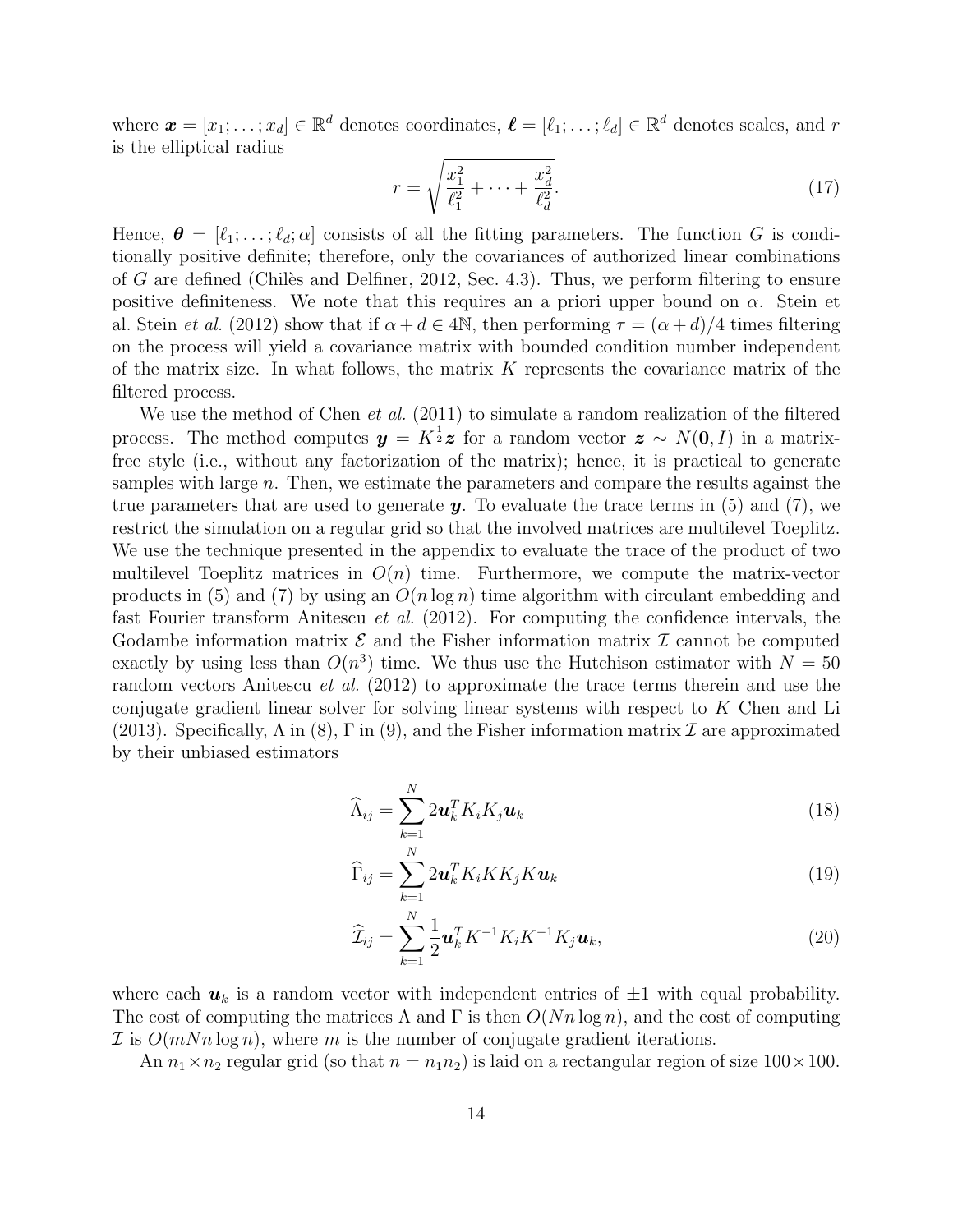The true parameters are set to be  $\boldsymbol{\theta} = [7, 13, 1]$ . For estimation, we use the equations (5), solved as a nonlinear equation. The initial guess is the same as the truth, and the nonlinear solver is the Matlab fsolve function with the default algorithm trust-region-dogleg. Here we note that  $\theta_3 = \alpha > 4$  may result in covariance matrices that are not positive definite. However, our numerical algorithm remained significantly away from that region, so this did not pose a problem for our setup. Table 2 summarizes the fitting results  $\hat{\theta}_1$ ,  $\hat{\theta}_2$ , and  $\hat{\theta}_3$ , with the respective standard deviations  $\sigma_1 = \sqrt{(\mathcal{E}^{-1})_{11}}, \sigma_2 = \sqrt{(\mathcal{E}^{-1})_{22}},$ and  $\sigma_3 = \sqrt{(\mathcal{E}^{-1})_{33}}$ , where  $\mathcal E$  is evaluated at the estimate  $\hat{\theta}$ . For comparison, we also list  $\sigma'_1 = \sqrt{(\mathcal{I}^{-1})_{11}}, \sigma'_2 = \sqrt{(\mathcal{I}^{-1})_{22}}, \text{ and } \sigma'_3 = \sqrt{(\mathcal{I}^{-1})_{33}}, \text{ where } \mathcal{I} \text{ is also evaluated at } \hat{\theta}.$  As anticipated by our theoretical results, the latter estimates of the standard deviations are not much smaller than the ones based on  $\mathcal{E}$ .

One sees that the estimated parameters agree well with the truth and that the two sets of standard deviations are close. Clearly, the third parameter  $\theta_3$  (that is, the power  $\alpha$ ) is the best estimated; the standard deviations decrease by half every time  $n$  is increased by a factor of 4, as expected.

Table 2: Results for nonlinear equations formulation (5). Truth:  $\theta = [7, 13, 1]$ . Initial guess same as the truth.

| Grid Size                      | $64 \times 64$     | $128 \times 128$   | $256 \times 256$   | $512 \times 512$   | $1024 \times 1024$ |
|--------------------------------|--------------------|--------------------|--------------------|--------------------|--------------------|
| $\ddot{\theta}_1 \pm \sigma_1$ | $6.988 \pm 1.014$  | $7.862 \pm 0.791$  | $7.043 \pm 0.387$  | $7.400 \pm 0.245$  | $7.119 \pm 0.132$  |
| $\hat{\theta}_2 \pm \sigma_2$  | $12.684 \pm 1.965$ | $14.165 \pm 1.502$ | $13.448 \pm 0.786$ | $13.653 \pm 0.474$ | $13.281 \pm 0.258$ |
| $\theta_3 \pm \sigma_3$        | $1.004 \pm 0.059$  | $0.970 \pm 0.029$  | $0.996 \pm 0.014$  | $0.990 \pm 0.007$  | $0.996 \pm 0.004$  |
| $\pm \sigma'_1$                | $\pm 0.539$        | $\pm 0.404$        | $\pm 0.204$        | $\pm 0.128$        | $\pm 0.070$        |
| $\pm \sigma'_2$                | $\pm 1.065$        | $\pm 0.782$        | $\pm 0.419$        | $\pm 0.251$        | $\pm 0.137$        |
| $\pm \sigma'_3$                | $\pm 0.033$        | $\pm 0.016$        | $\pm 0.008$        | $\pm 0.004$        | $\pm 0.002$        |

When we try to perform the same calculation with a different set of initial guess, even if the guess is close to the truth (e.g.,  $\theta^{\text{guess}} = [10; 11; 1]$ ), the nonlinear solver does not converge to a desired point. To examine the cause, we show in Figure 2 the contour plots of (7) projected on the  $\ell_1$ - $\alpha$  plane, together with the trajectory of the iterates. The black cross marker is the truth, somewhere close to the maximum of (7). The solver starts near the truth but gradually drifts away instead of approaching the truth. The residuals of the estimating equations (5) do decrease, but the value of the antiderivative (7) does not increase. The nonlinear solver uses a direction that is not an ascent direction for the corresponding optimization problem and consequently diverges away from its solution.

Thus, we directly solve the optimization problem (7) instead by using the Matlab function fmincon with the algorithm interior-point/bfgs. We pose (7) as a constrained optimization problem subject to  $\theta_3 \in [0, 2]$  because of difficulties in manipulating the power-law kernel for larger  $\alpha$ . However, since the bounds were not reached during optimization, not enforcing the bounds would have produced the same result. The solver successfully finds the solution even when the initial guess is far from the truth. In Table 3 we show the results for the initial guess  $\theta^{\text{guess}} = [30; 50; 1.8]$ . One sees that all the estimates are close to the truth, just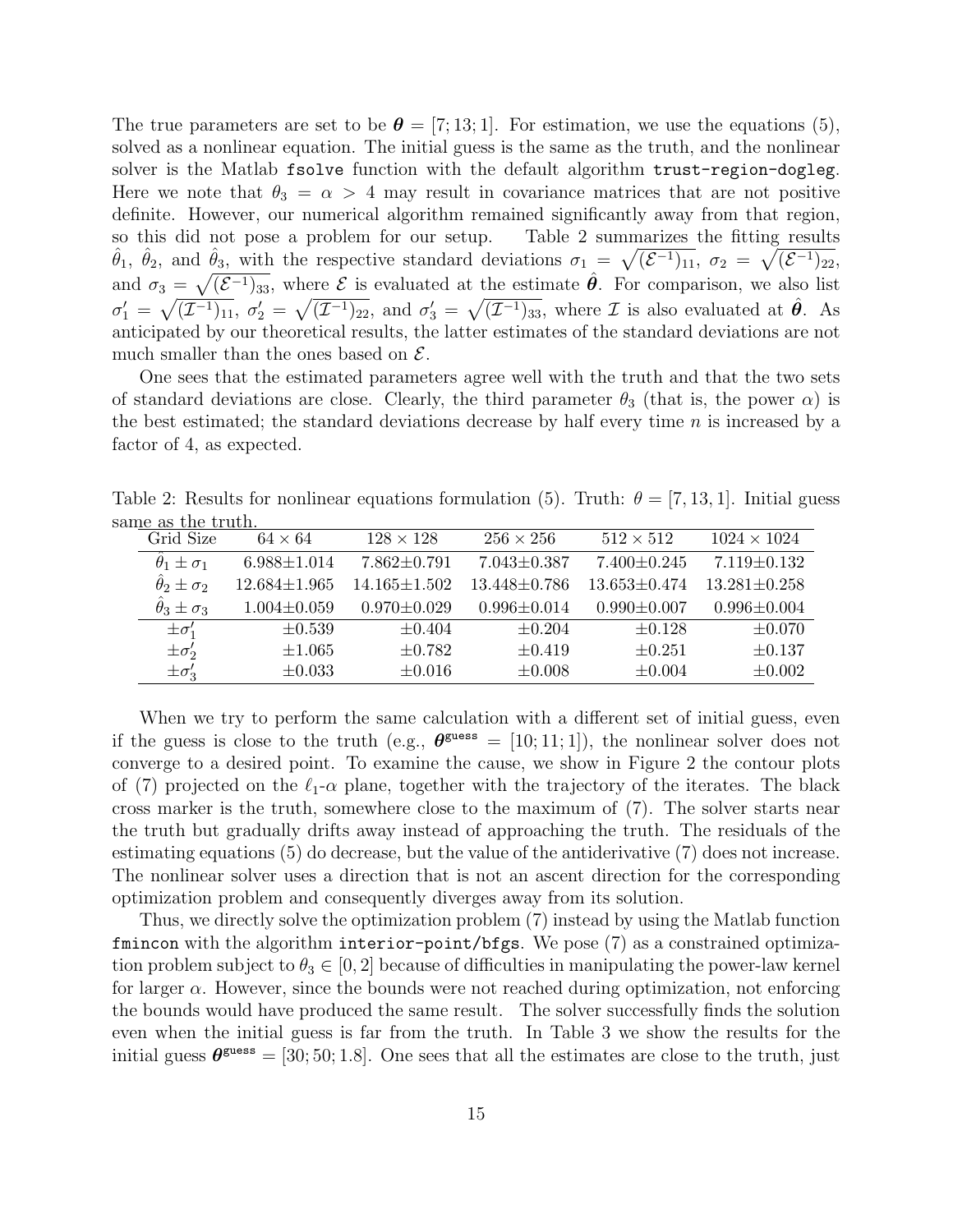

Figure 2: Contour plots of the objective function, projected on the  $\ell_1$ - $\alpha$  plane, and the trajectory of the nonlinear solve.

like the case in Table 2. The standard deviations of the parameters are also similar to the those in Table 2.

Table 3: Results for optimization formulation (7). Truth:  $\theta = [7, 13, 1]$ . Initial guess:  $\theta^{\text{guess}} = [30; 50; 1.8].$ 

| Grid Size               | $64 \times 64$    | $128 \times 128$                      | $256 \times 256$ | $512 \times 512$                  | $1024 \times 1024$ |
|-------------------------|-------------------|---------------------------------------|------------------|-----------------------------------|--------------------|
| $\theta_1 \pm \sigma_1$ | $6.899 + 0.935$   | $7.630 + 0.717$                       | 7.068+0.374      | 7.394+0.236                       | 7 119 + 0 128      |
| $\theta_2 \pm \sigma_2$ |                   | $12.574 \pm 1.887$ $13.803 \pm 1.404$ | $13.453 + 0.771$ | $13.636 + 0.464$ $13.282 + 0.253$ |                    |
| $\theta_3 \pm \sigma_3$ | $1.008 \pm 0.058$ | $0.977 + 0.029$                       | $0.995 + 0.014$  | $0.990 + 0.007$                   | $0.996 + 0.003$    |

In Figure 3 we compare the computation time of two methods: (i) solving the estimating equations (5) in this paper and (ii) solving the SAA of the score equations proposed in Anitescu *et al.* (2012). Not plotted are the times to compute the confidence intervals; for (i), the time is approximately the same as that of computing the estimates; for (ii), the time is typically 1/10 of that of computing the estimates. The computational advantage of the former method is that it does not require linear solves as does the latter method. For fairness of comparison we use the nonlinear equations formulation for both approaches, since the SAA score equations approach does not have an optimization counterpart to (7). We start the initial guess at  $\theta^{\text{guess}} = [7; 13; 1]$  and use the Matlab function fsolve. The computations are performed on one compute node of a computing cluster. The compute node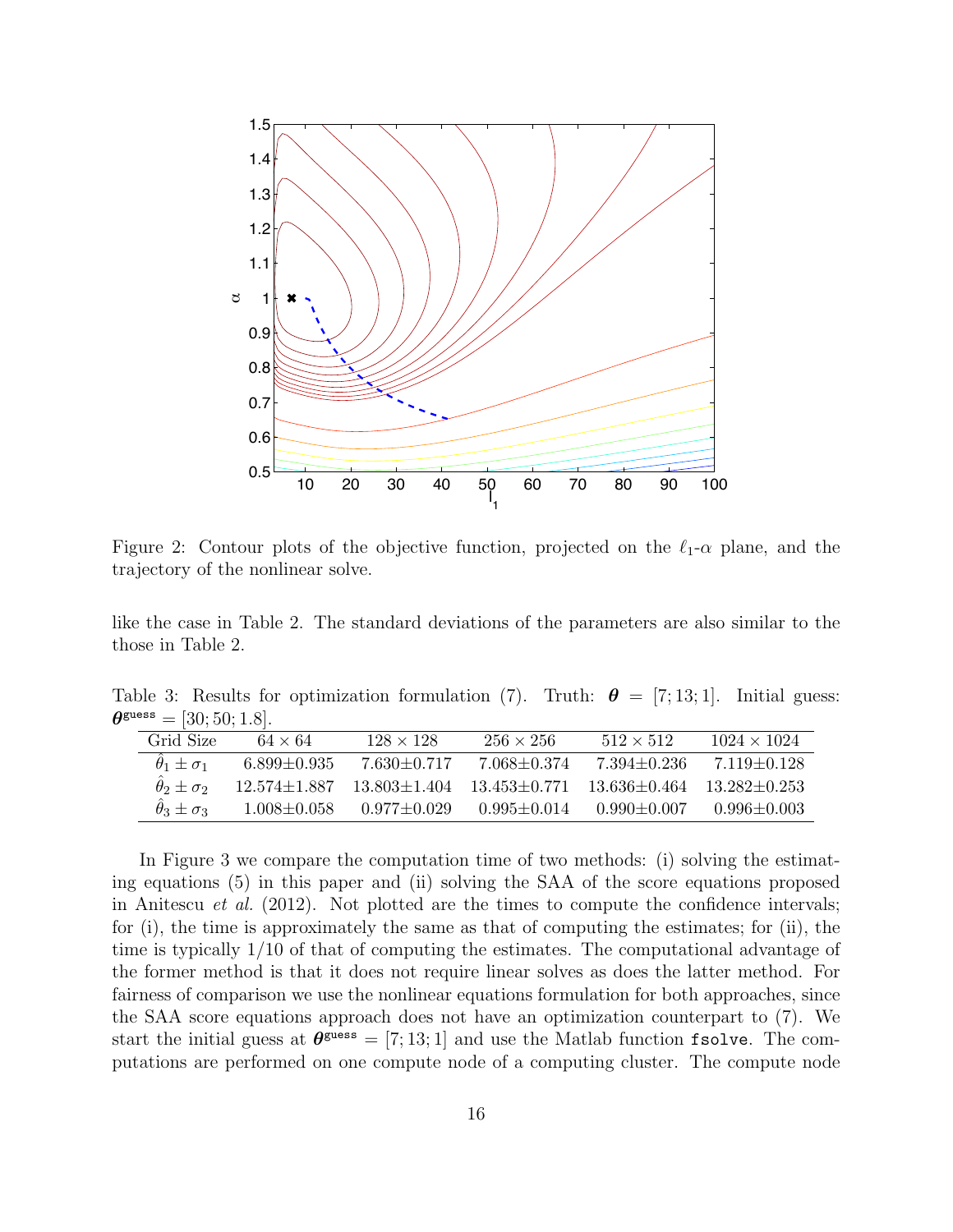consists of Intel Sandy Bridge processors with a total of 16 cores, which means that Matlab is run with a maximum of 16 threads. In the figure, the dashed lines serve as references with a slope 1. One sees that the times approximately conform with the theoretical linear complexity; the fluctuations are caused by the dissimilar numbers of linear iterations and nonlinear iterations for different grid sizes. For the largest grid, solving the SAA of the score equations is more than 100 times slower than solving the estimating equations proposed in this paper. We note that for the largest case treated here, a classical approach based on maximum likelihood that requires a factorization of a 4 million by 4 million dense matrix would have been entirely beyond reach. The widths of the confidence intervals of the two schemes are similar.



Figure 3: Computation time as grid size increases.

When the smoothness order  $\alpha$  is not in the form of  $4\mathbb{Z}_+ - d$ , where  $\mathbb{Z}_+$  denotes a positive integer, filtering is not able to yield a bounded condition number. However, the bound in Theorem 1 that relates the ratio of  $\mathcal E$  and  $\mathcal I$  by the squared condition number is too pessimistic sometimes. In Table 4 we list the ratios  $\sigma_1/\sigma'_1$ ,  $\sigma_2/\sigma'_2$ , and  $\sigma_3/\sigma'_3$  for two cases: (i)  $\alpha = 3$ , filtered once, and (ii)  $\alpha = 3$ , filtered twice. One sees that in the first case the ratios increase slightly slower than  $O(1/\sqrt{n})$  and in the latter case they stay approximately constant. Thus, even when the condition number is not bounded, fitting results originating from solving the estimating equations (5) can be as reliable as those originating from solving the standard score equations. The  $N/A$  case in the table demonstrate a computational advantage of the method presented in this paper: neither fitting nor the computation of confidence intervals requires a linear solve whose success is heavily tied to the conditioning of the covariance matrix.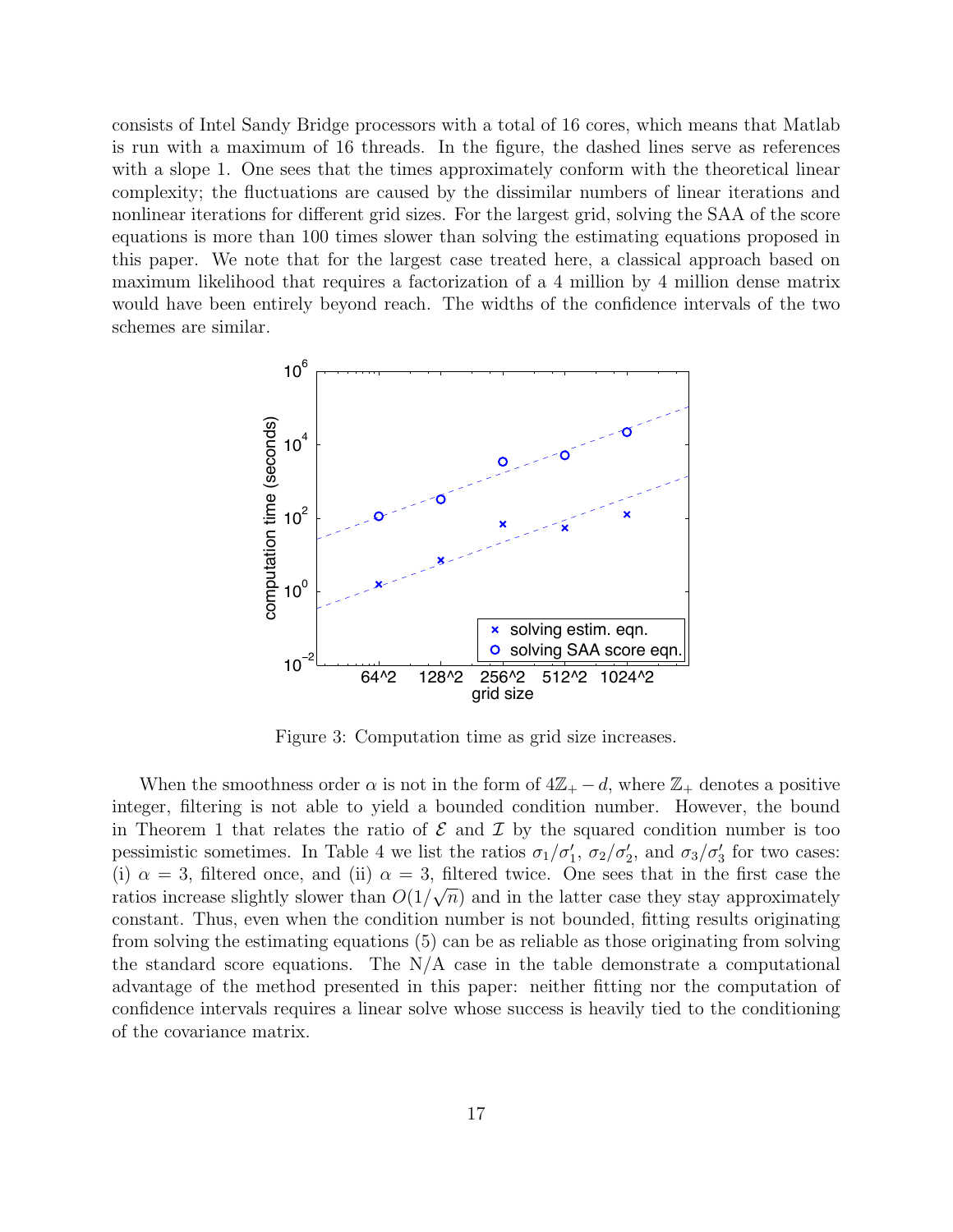|                                                                           |  |  |  |  |  | Table 4: Comparison of $\mathcal E$ and $\mathcal I$ . The N/A cases are caused by the failure of convergence |  |
|---------------------------------------------------------------------------|--|--|--|--|--|---------------------------------------------------------------------------------------------------------------|--|
|                                                                           |  |  |  |  |  | (within 1,000 block conjugate gradient iterations) in the linear solves when estimating the                   |  |
| diagonal of $\mathcal I$ by SAA for error estimation comparison purposes. |  |  |  |  |  |                                                                                                               |  |

| (i) $\alpha = 3$ , filtered once.   |                |                  |                  |                  |                    |  |  |  |
|-------------------------------------|----------------|------------------|------------------|------------------|--------------------|--|--|--|
| Grid size                           | $64 \times 64$ | $128 \times 128$ | $256 \times 256$ | $512 \times 512$ | $1024 \times 1024$ |  |  |  |
| $\sigma_1/\sigma'_1$                | 2.497          | 4.038            | 8.158            | 15.187           | 27.396             |  |  |  |
| $\sigma_2/\sigma_2'$                | 2.763          | 4.658            | 8.625            | 17.467           | 31.654             |  |  |  |
| $\sigma_3/\sigma'_3$                | 6.147          | 7.758            | 19.516           | 40.365           | 67.807             |  |  |  |
| (ii) $\alpha = 3$ , filtered twice. |                |                  |                  |                  |                    |  |  |  |
| $\sigma_1/\sigma'_1$                | 2.956          | 2.936            | 2.919            | 2.879            | N/A                |  |  |  |
| $\sigma_2/\sigma'_2$                | 2.605          | 2.656            | 2.700            | 2.699            | N/A                |  |  |  |
| $\sigma_3/\sigma'_3$                | 2.478          | 2.536            | 2.589            | 2.601            | N/A                |  |  |  |

### 5 Conclusions

Gaussian processes are important statistical models used in data analysis and uncertainty quantification. For large-scale data sets, estimating the covariance parameters of such models can be demanding because of the cost of computing the likelihood, which in its classical form requires performing the Cholesky factorization of a potentially dense and large covariance matrix.

In this work, we have presented a new approach for estimating the parameters of a Gaussian process, and, in general, of a Gaussian model. The approach solves an optimization problem whose optimality condition is the unbiased estimator of the Gaussian process covariance parameters. The most expensive part of setting up the gradient of this optimization problem is the computation of the trace of a product of matrices. This can be computed in  $O(n)$  time, where n is the number of data points, for sparse matrices and for generally positioned data points. We prove that the Godambe information matrix of the resulting estimating equations is bounded below by a factor of the Fisher information matrix, where the factor is the inverse of a small power of the condition number of the covariance matrix. In turn, when the condition number of the covariance matrix is bounded independent of the number of data points, the resulting estimates have a statistical efficiency of the same order with the maximum likelihood independent of data size, at only a small fraction of its computational cost. Such a bounded condition number can be obtained, for example, for certain Matérn processes when preconditioned with Laplacian filtering Stein *et al.* (2012); Chen (2013).

Moreover, for models whose covariance matrix is linear in its parameters, the estimating equations have a unique solution that can be obtained by solving a single  $p \times p$  linear system, where  $p$  is the number of parameters. We note that for likelihood approaches one can rarely be guaranteed to practically obtain the global maximum for a large problem class. Further, the fact that we solve an optimization problem, as opposed to a nonlinear equation as we did for our recent scalable approach Anitescu et al. (2012); Stein et al. (2013), confers additional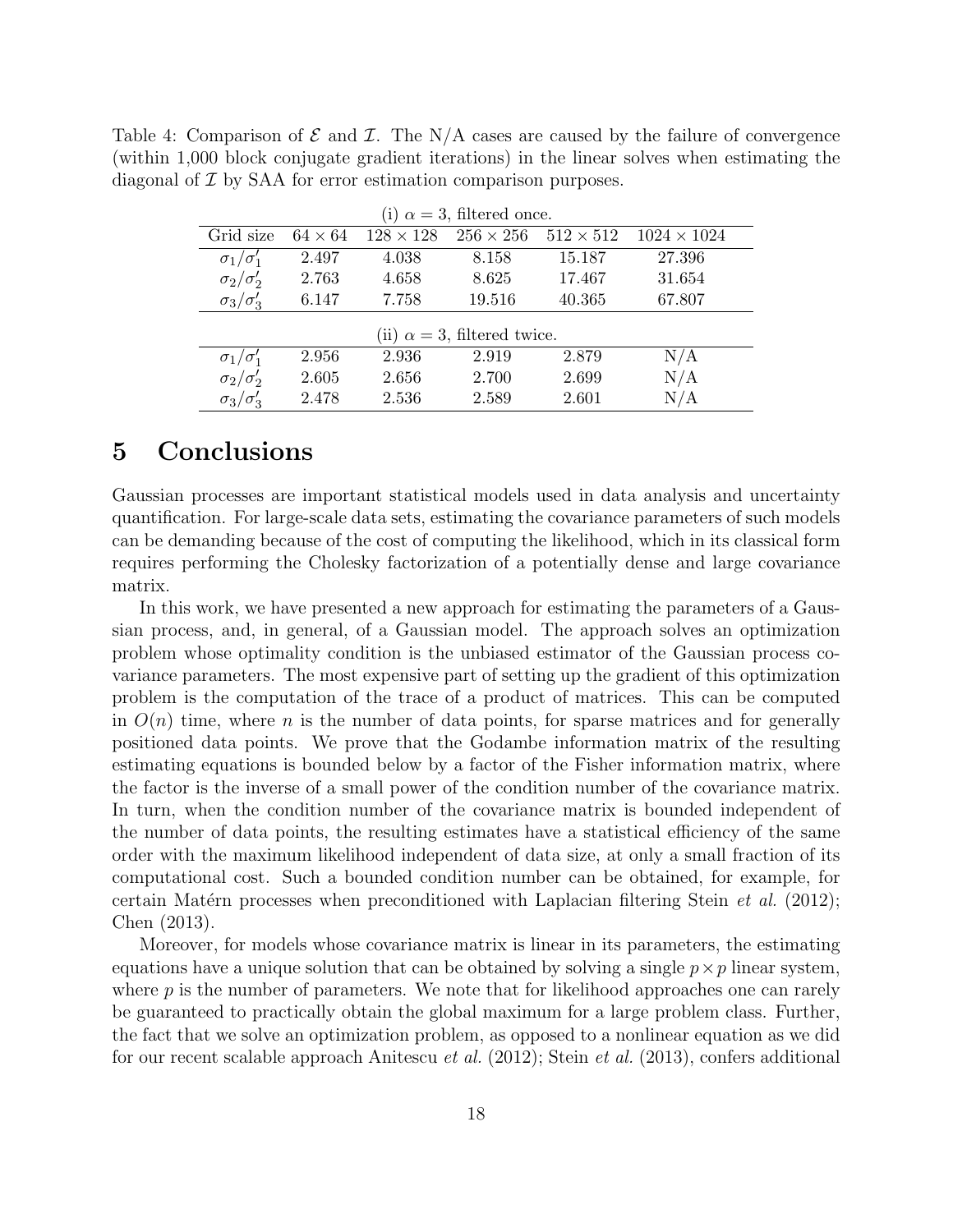robustness to this method.

We demonstrate the benefit of the new approach on two examples of synthetic data using a sparse covariance matrix with linear dependence on its parameter and using a power-law process. In the latter case, the approach is compared with another stochastic estimation approach we introduced recently that was demonstrated to be scalable Anitescu *et al.* (2012); Stein et al. (2013) but that still required solving several systems of linear equations per nonlinear iteration. On these examples the estimating equation method introduced in this paper is proved accurate in the sense of recovering the parameters that were used to create the data, with an accuracy close to the optimal one as measured by the inverse of the Fisher information matrix, but at a fraction of the cost  $(1\%$  or even less) for data sets of up to 1 million data points. We note that when estimating the Fisher information matrix itself for the large data sets by a stochastic approach—which requires linear solves with the covariance matrix—the preconditioned conjugate gradient algorithm took more than 1,000 iterations and still had not converged. On the other hand, the Godambe information matrix—which can be used to estimate the variance of the estimator produced by the new approach—does not require linear system solves with the covariance matrix and can be efficiently computed. Moreover, as for the power-law example where the covariance matrix was dense, the likelihood calculation would have required a dense Cholesky factorization, which would have been very difficult for the 1 million data points because of its  $O(n^3)$  complexity. These facts indicate the significant potential of computational efficiency combined with good accuracy that can be brought about by the proposed method.

The method does present several downsides. Likelihood calculations have an importance that goes beyond estimating parameters, such as in model comparison or for use with Bayesian approaches; our approach cannot make up for this lost information. Moreover, as opposed to likelihood approaches, there is no natural barrier to exploring parametric regions where the covariance function is not positive definite, if the set of validity of the parameters has a boundary. The latter may be a problem if the model class explored is not a good one for the data. While several fixes exist for some problem classes, this issue requires further investigation. However, the potential of the method of obtaining estimates of the parameters much faster than existing methods and, at least in some cases, at near-optimal accuracy motivates our further investigation in removing some of these shortcomings.

### Acknowledgments

This work was supported by Contract No. DE-AC02-06CH11357 (Mihai Anitescu and Jie Chen) and Award DE-SC0011087 (Michael L. Stein) both from the U.S. Department of Energy. We gratefully acknowledge the use of the Blues cluster in the Laboratory Computing Resource Center at Argonne National Laboratory.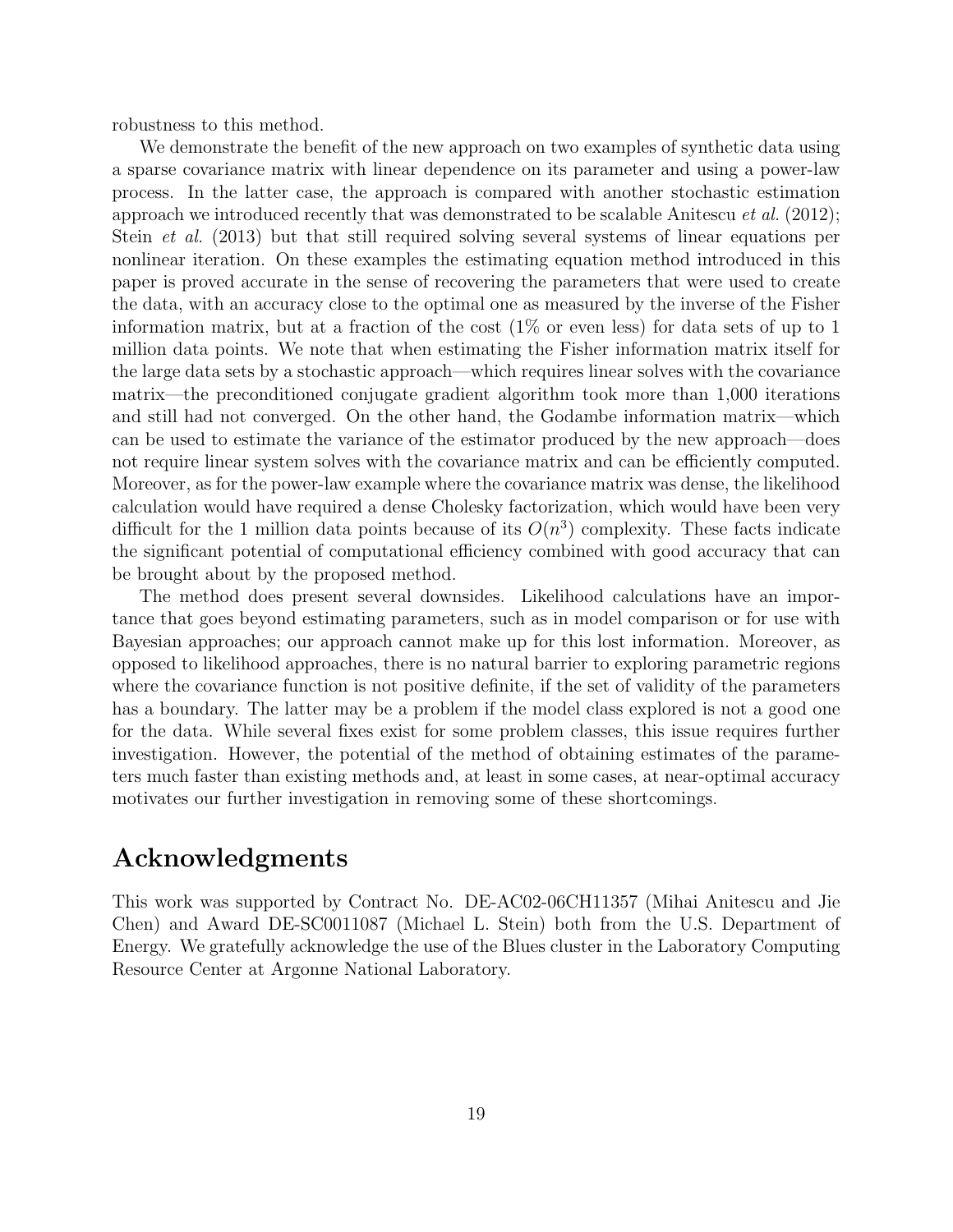## A A Linear-Time Algorithm for Computing the Trace of the Product of Two Toeplitz Matrices

Here, we present a linear-time algorithm for computing the trace of the product of two multilevel Toeplitz matrices with matching dimensions. The algorithm is simple to code in most programming languages. We demonstrate the code in Matlab.

We start from the 1-level case. A matrix  $A$  is (1-level) Toeplitz if each of its diagonals is constant, that is, A is in the form

$$
A = \begin{bmatrix} a_0 & a_1 & a_2 & \cdots & \cdots & a_{n-1} \\ a_{-1} & a_0 & a_1 & & & \vdots \\ a_{-2} & a_{-1} & \cdots & \cdots & \vdots \\ \vdots & \ddots & \ddots & \ddots & a_1 & a_2 \\ \vdots & & \ddots & a_{-1} & a_0 & a_1 \\ a_{-n+1} & \cdots & \cdots & a_{-2} & a_{-1} & a_0 \end{bmatrix} . \tag{21}
$$

The matrix A is represented solely by its first column and the first row and is stored as an order-1 tensor:

$$
\mathsf{tA} = [a_{-n+1}, \cdots, a_{-2}, a_{-1}, a_0, a_1, a_2, \cdots, a_{n-1}].
$$

Denote by  $C = AB$ , which is the product of two Toeplitz matrices A and B. Since  $tr(C)$ is equal to the sum of all the elements of the matrix  $A \circ B^T$ , where  $\circ$  denotes elementwise multiplication, and because  $A \circ B^T$  is Toeplitz, we have

$$
\text{tr}(C) = \sum_{k=-n+1}^{n-1} |n+k| a_k b_{-k}.
$$

Pictorially, we write the data representation of A, the flipping of the data representation of B, and a mask  $|n+k|$  by ranging k from  $-n+1$  to  $n-1$  as in the following:

\n The equation is:\n 
$$
\begin{bmatrix}\n a_{n+1} & \cdots & a_{-2} & a_{-1} & a_0 & a_1 & a_2 & \cdots & a_{n-1} \\
 b_{n-1} & \cdots & b_2 & b_1 & b_0 & b_{-1} & b_{-2} & \cdots & b_{-n+1} \\
 b_n & \cdots & b_n & \cdots & b_{-1} & b_n & b_{-1} & b_{-2} & \cdots & b_{-n+1} \\
 b_n & \cdots & \cdots & \cdots & \cdots & \cdots & \cdots & \cdots & \cdots\n \end{bmatrix}
$$
\n

Then, we perform an elementwise multiplication of these order-1 data tensors and obtain the trace as the sum of the elements of the resulting tensor.

A multilevel Toeplitz matrix is defined recursively based on the number of levels. Specifically, in (21), A is  $(d+1)$ -level Toeplitz if each  $a_i$ , considered as a submatrix, is d-level Toeplitz. To keep track of the sizes, let the dimensions of each level be  $n_1, n_2, \ldots, n_d$ , .... Then, the data representation of a d-level Toeplitz matrix is an order-d tensor of size  $(2n_1 - 1) \times (2n_2 - 1) \times \cdots \times (2n_d - 1)$ . The following shows the layout of a 2-level Toeplitz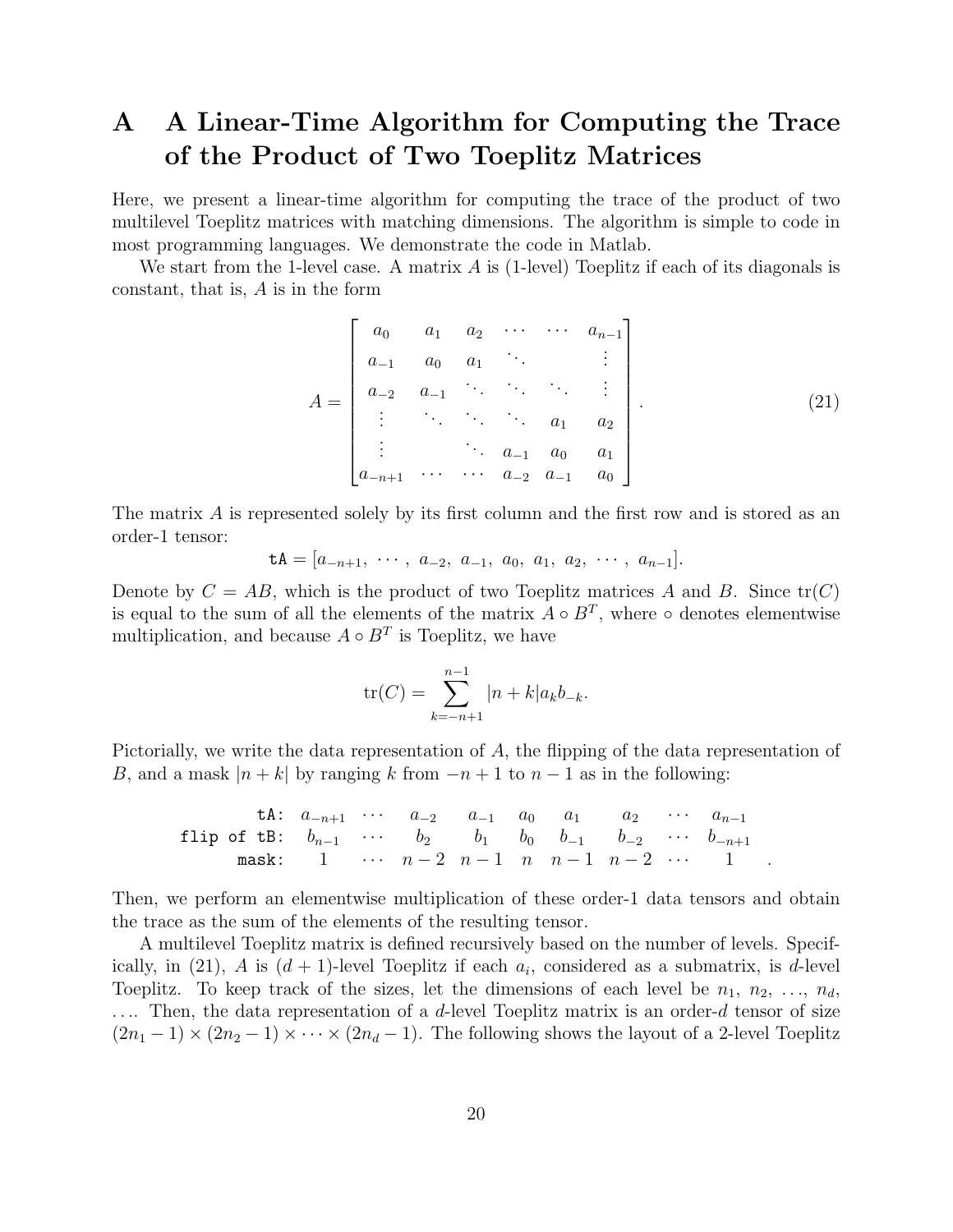matrix

|       | $a_{0,0}$<br>$\bullet$<br>$a_{0,-n_2+1}$ | $\bullet$ | $a_{0,n_2-1}$             | $\mathcal{F}_{\mathcal{F},\mathcal{F}}$ | $a_{n_1-1,0}$<br>$a_{n_1-1,-n_2+1}$ | $\cdots a_{n_1-1,n_2-1}$ |
|-------|------------------------------------------|-----------|---------------------------|-----------------------------------------|-------------------------------------|--------------------------|
| $A =$ |                                          |           |                           | $\bullet$                               |                                     |                          |
|       | $a_{-n_1+1,0}$                           |           | $\cdots a_{-n_1+1,n_2-1}$ | $\bullet$                               |                                     |                          |
|       | $a_{-n_1+1,-n_2+1}$                      |           |                           |                                         |                                     |                          |

and its data representation:

$$
\mathbf{t}\mathbf{A} = \begin{bmatrix} a_{-n_1+1,-n_2+1} & \cdots & a_{-n_1+1,0} & \cdots & a_{-n_1+1,n_2-1} \\ \vdots & \ddots & \vdots & \ddots & \vdots \\ a_{0,-n_2+1} & \cdots & a_{0,0} & \cdots & a_{0,n_2-1} \\ \vdots & \ddots & \vdots & \ddots & \vdots \\ a_{n_1-1,-n_2+1} & \cdots & a_{n_1-1,0} & \cdots & a_{n_1-1,n_2-1} \end{bmatrix} .
$$
 (22)

.

To compute  $tr(AB)$ , where A and B are both d-level Toeplitz with matching dimensions, we perform a procedure similar to the 1-level case. It suffices to show a 2-level example. We reuse the data representation of  $A$ ,  $\mathsf{tA}$ , in (22). We write the flipping of the data representation of  $B$  as in the following:

$$
\text{flip of tB} = \begin{bmatrix} b_{n_1-1,n_2-1} & \cdots & b_{n_1-1,0} & \cdots & b_{n_1-1,-n_2+1} \\ \vdots & \ddots & \vdots & & \vdots \\ b_{0,n_2-1} & \cdots & b_{0,0} & \cdots & b_{0,-n_2+1} \\ \vdots & \ddots & \vdots & & \vdots \\ b_{-n_1+1,n_2-1} & \cdots & b_{-n_1+1,0} & \cdots & b_{-n_1+1,-n_2+1} \end{bmatrix}
$$

Note that the flipping is performed along all the dimensions. The mask is defined as

$$
\text{mask} = \begin{bmatrix} 1 \times 1 & \cdots & 1 \times n_2 & \cdots & 1 \times 1 \\ \vdots & \ddots & \vdots & \ddots & \vdots \\ n_1 \times 1 & \cdots & n_1 \times n_2 & \cdots & n_1 \times 1 \\ \vdots & \ddots & \vdots & \ddots & \vdots \\ 1 \times 1 & \cdots & 1 \times n_2 & \cdots & 1 \times 1 \end{bmatrix},
$$

which is the outer product of two 1-level masks  $[1, \ldots, n_1-1, n_1, n_1-1, \ldots, 1]$  and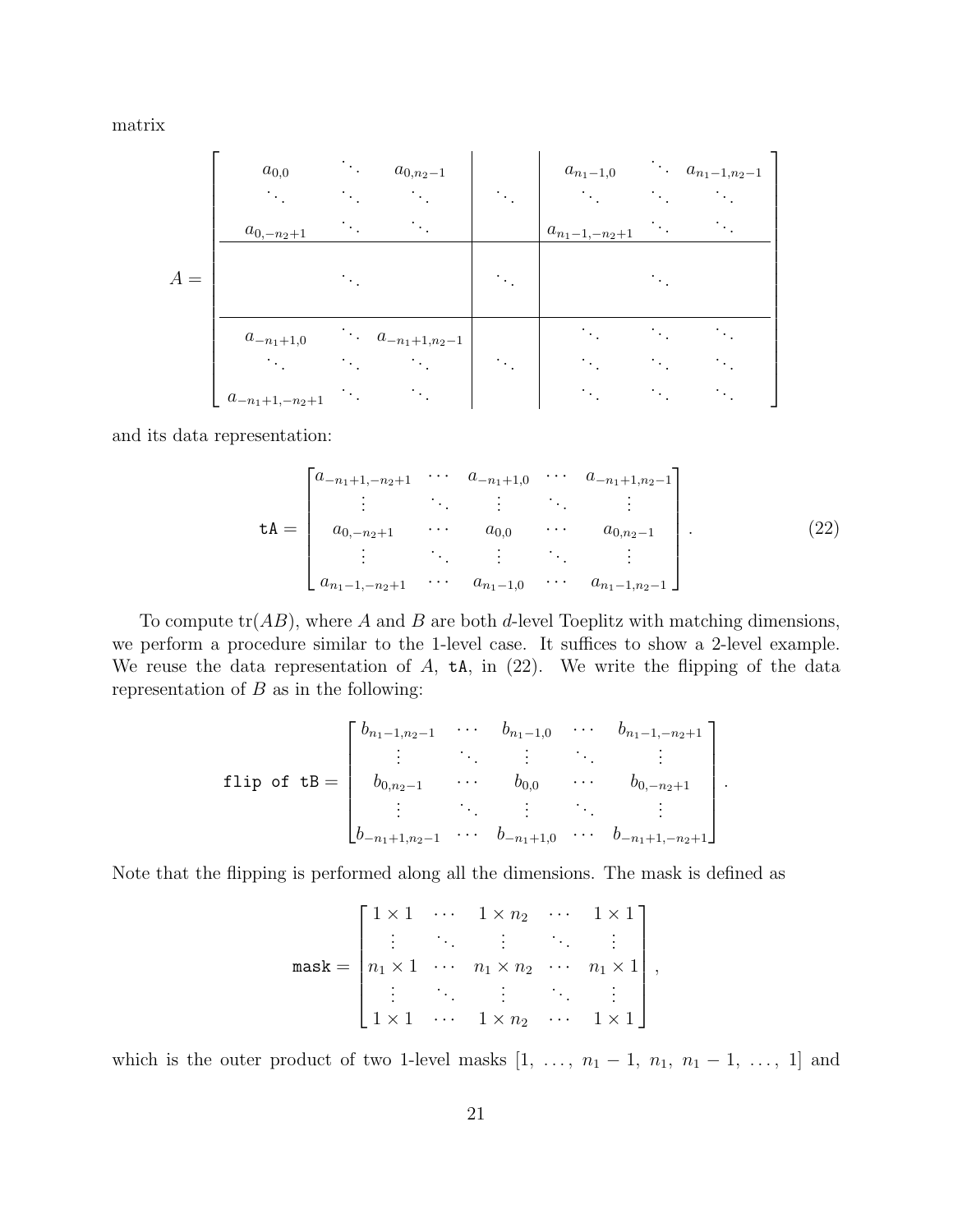$[1, \ldots, n_2-1, n_2, n_2-1, \ldots, 1]$ . We perform the elementwise multiplication of the flip of tB, and mask. Then,  $tr(AB)$  is the sum of all the elements of the resulting tensor.

Figure 4 shows the Matlab code, which consists of only seven lines of calculations, excluding the comments. The code was written in a manner that generalization to cases other than 2-level Toeplitz is straightforward. One sees that the computational cost (both in time and in storage) for the general d-level case is  $O(n_1n_2 \cdots n_d)$ , linear in the number of rows of A and B. If the matrices are symmetric in all Toeplitz levels, they can be represented by using data tensors of size  $n_1 \times n_2 \times \cdots \times n_d$ . Thus, the code can be straightforwardly optimized, resulting in a computational cost reduced by a factor of  $2<sup>d</sup>$ .

```
1 function tr = tr_toep_toep_mult_2level(tA, tB)
2 % This code computes the trace of the product of two 2-level Toeplitz
3 % matrices A and B, which are stored as tA and tB by using a data
4 % tensor format. Let the dimensions of each level be n1 and n2,
5 % respectively; that is, A has n1*n2 rows (and columns), and similarly
6 % for B. Both A and B are stored as an order-2 tensor of size
7 \frac{\%}{2 \times n1 - 1} \times (2 \times n2 - 1).
8
9 % Get the size of tA
10 sz1 = size(tA);11
12 % Get the two numbers n1 and n2
13 sz2 = (sz1+1)/2;
14
15 % Compute the elementwise product of tA and the flipping of tB
16 tC = tA .* tB(end:-1:1, end:-1:1);17
18 % Generate mask. The mask is the outer product of two vectors v1 and
19 % v2, where v1 = 1, 2, ..., n1, ..., 2, 1 and v2 = 1, 2, ..., n2, ..., 2, 120 mask1 = repmat(reshape([1:sz2(1) sz2(1)-1:-1:1], sz1(1),1), [1,sz1(2)]);
21 mask2 = repmat(reshape([1:sz2(2) sz2(2)-1:-1:1], 1,sz1(2)), [sz1(1),1]);
22 mask = mask1 \cdot mask2;
23
24 % Final result is the sum of all the elements of the elementwise
25 % product of tC and mask
26 tr = sum(sum(tC.*mask));
```
Figure 4: Matlab code of computing  $tr(AB)$ , where A and B are 2-level Toeplitz.

### References

Anitescu, M., Chen, J., and Wang, L. (2012). A matrix-free approach for solving the parametric Gaussian process maximum likelihood problem. SIAM Journal on Scientific Com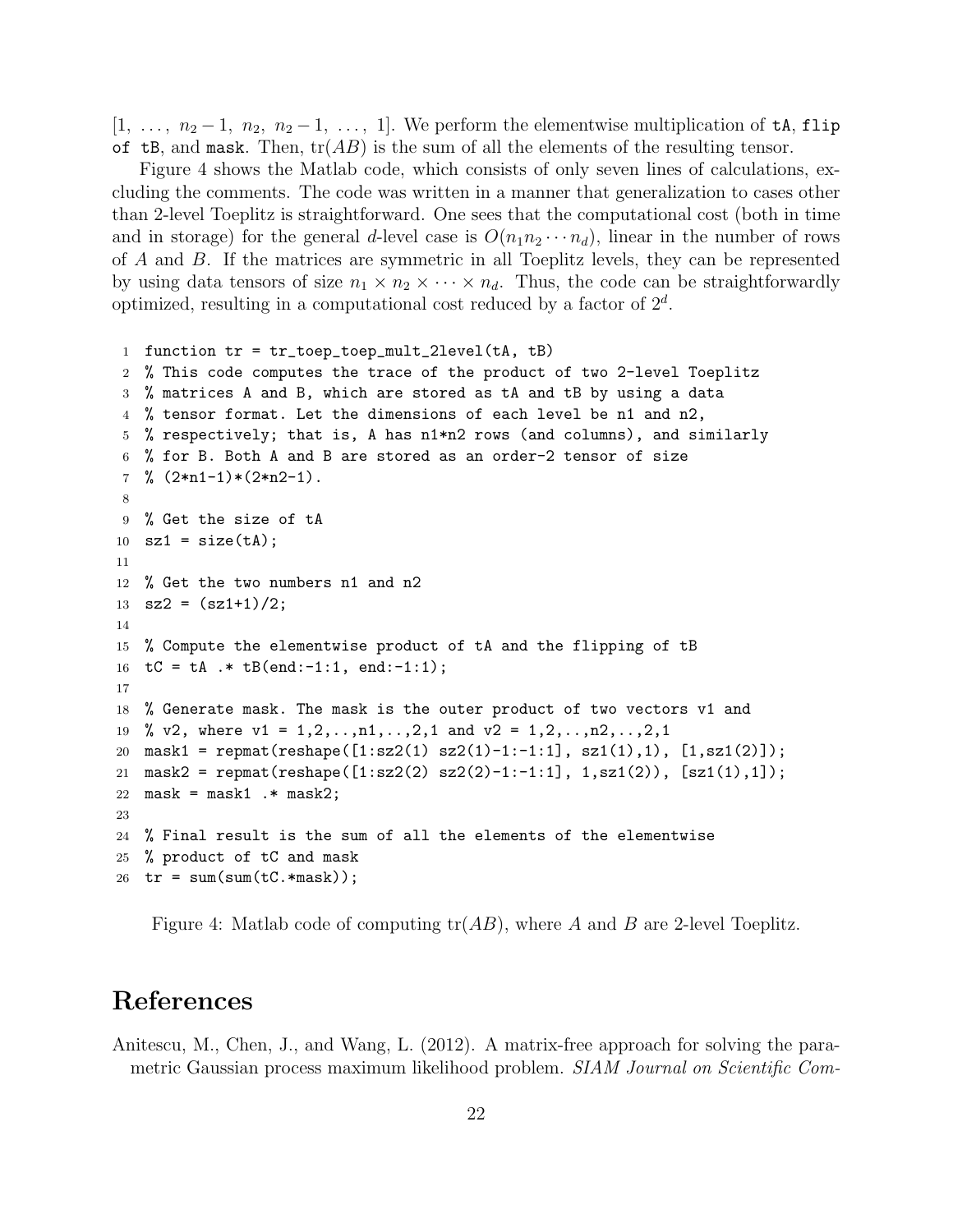puting,  $34(1)$ ,  $A240 - A262$ .

- Bhapkar, V. P. (1972). On a measure of efficiency of an estimating equation. Sankhya A, 34, 467–472.
- Caragea, P. C. and Smith, R. L. (2007). Asymptotic properties of computationally efficient alternative estimators for a class of multivariate normal models. Journal of Multivariate Analysis, 98, 1417–1440.
- Chen, J. (2013). On the use of discrete Laplace operator for preconditioning kernel matrices. SIAM Journal on Scientific Computing, 35(2), A577–A602.
- Chen, J. and Li, T. L. H. (2013). Parallelizing the conjugate gradient algorithm for multilevel Toeplitz systems. Procedia Computer Science, 18, 571–580.
- Chen, J., Anitescu, M., and Saad, Y. (2011). Computing  $f(A)b$  via least squares polynomial approximations. SIAM J. Sci. Comput.,  $33(1)$ ,  $195-222$ .
- Chen, J., Li, T. L. H., and Anitescu, M. (2013a). A parallel linear solver for multilevel Toeplitz systems with possibly several right-hand sides. Technical Report ANL/MCS-P5040-1113, Argonne National Laboratory.
- Chen, J., Wang, L., and Anitescu, M. (2013b). A parallel tree code for computing matrixvector products with the Matérn kernel. Technical Report ANL/MCS-P5015-0913, Argonne National Laboratory.
- Chen, J., Wang, L., and Anitescu, M. (To appear, 2014). A fast summation tree code for Matérn kernel. SIAM J. Sci. Comput.
- Chen, K. (2005). Matrix Preconditioning Techniques and Applications. Cambridge, UK: Cambridge University Press.
- Chilès, J. P. and Delfiner, P. (2012). Geostatistics: Modeling Spatial Uncertainty. New York: Wiley-Interscience, 2nd edition.
- Cressie, N. and Johannesson, G. (2008). Fixed rank kriging for very large spatial data sets. Journal of the Royal Statistical Society, Series B, 70, 209–226.
- Dahlhaus, R. and Künsch, H. (1987). Edge effects and efficient parameter estimation for stationary random fields. Biometrika, 74, 877–882.
- Diggle, P. J., Tawn, J. A., and Moyeed, R. A. (1998). Model-based geostatistics. Applied Statistics, 47(3), 299–350.
- Eidsvik, M., Finley, A. O., Banerjee, S., and Rue, H. (2012). Approximate Bayesian inference for large spatial datasets using predictive process models. Computational Statistics and Data Analysis, 56, 1362–1380.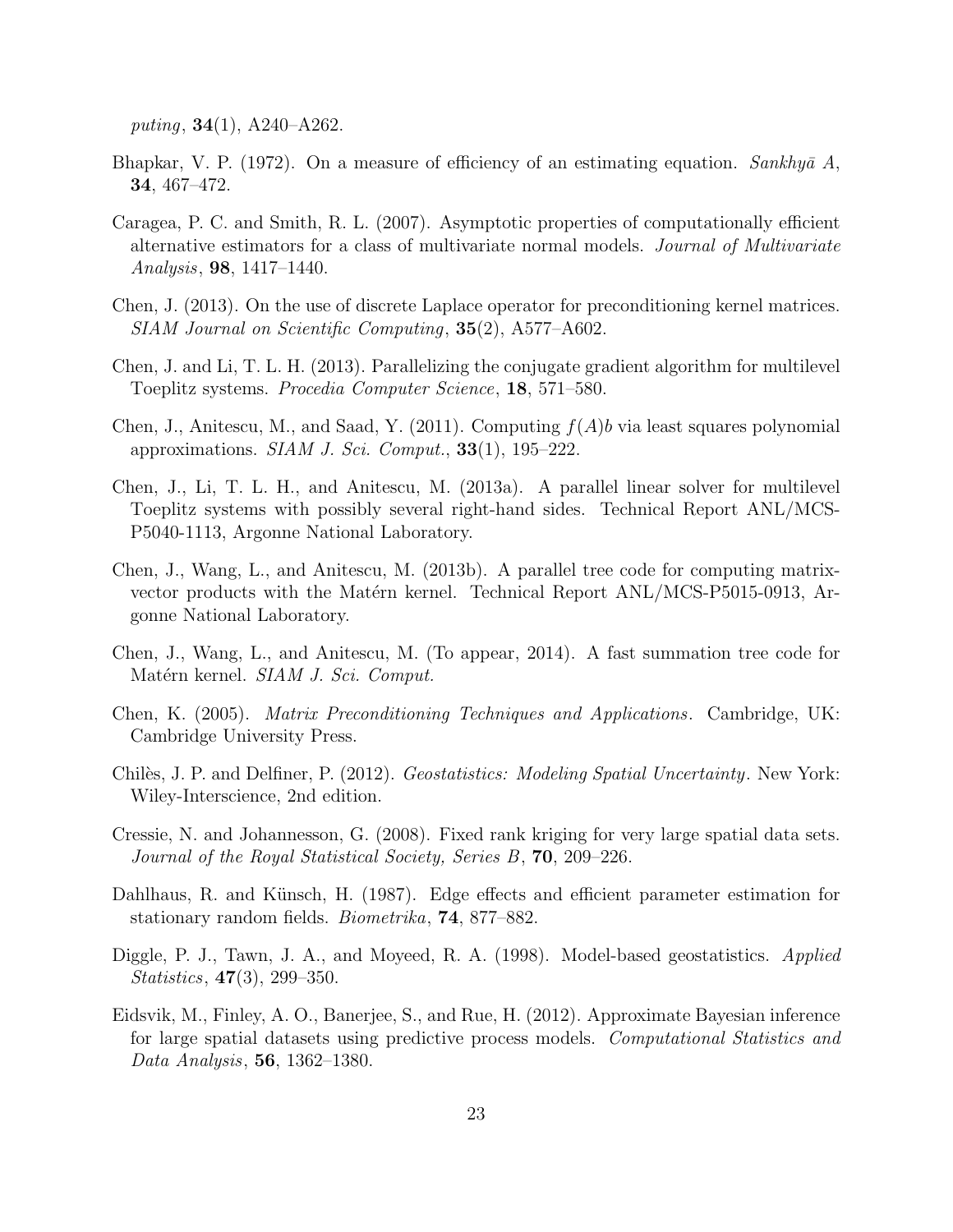- Fuentes, M. (2007). Approximate likelihood for large irregularly spaced spatial data. Journal of the American Statistical Association, 102, 321–331.
- Furrer, R., Genton, M. G., and Nychka, D. (2006). Covariance tapering for interpolation of large spatial datasets. Journal of Computational and Graphical Statistics, 15, 502–523.
- Guyon, X. (1982). Parameter estimation for a stationary process on a d-dimensional lattice. Biometrika, 69, 95–105.
- Hocking, R. R. (1996). Methods and applications of linear models: regression and the analysis of variance. Wiley Interscience, New York.
- Horn, R. A. and Johnson, C. R. (2012). Matrix analysis. Cambridge University Press.
- Hutchinson, M. F. (1990). A stochastic estimator of the trace of the influence matrix for Laplacian smoothing splines. Communications in Statistics – Simulation and Computation, 19, 433–450.
- McCullagh, P. and Nelder, J. A. (1989). Generalized linear models (monographs on statistics and applied probability 37). Chapman Hall, London.
- Nocedal, J. and Wright, S. J. (2006). Numerical Optimization. Springer.
- Rao, C. R. (1971). Estimation of variance and covariance componentsminque theory. Journal of Multivariate Analysis, 1(3), 257–275.
- Rasmussen, C. and Williams, C. (2006). Gaussian processes for machine learning. MIT Press, Cambridge, Massachusets.
- Stein, M. (1999). *Interpolation of spatial data: Some theory for Kriging*. Springer-Verlag, Berlin.
- Stein, M. L. (2008). A modeling approach for large spatial datasets. *Journal of the Korean* Statistical Society, 37, 3–10.
- Stein, M. L. (2012). Statistical properties of covariance tapers. Journal of Computational and Graphical Statistics, page DOI: 10.1080/10618600.2012.719844.
- Stein, M. L., Chi, Z., and Welty, L. J. (2004). Approximating likelihoods for large spatial datasets. Journal of the Royal Statistical Society, Series B, 66, 275–296.
- Stein, M. L., Chen, J., and Anitescu, M. (2012). Difference filter preconditioning for large covariance matrices. SIAM J. Matrix Anal. Appl., 33(1), 52–72.
- Stein, M. L., Chen, J., and Anitescu, M. (2013). Stochastic approximation of score functions for Gaussian processes. Annals of Applied Statistics, 7(2), 1162–1191.